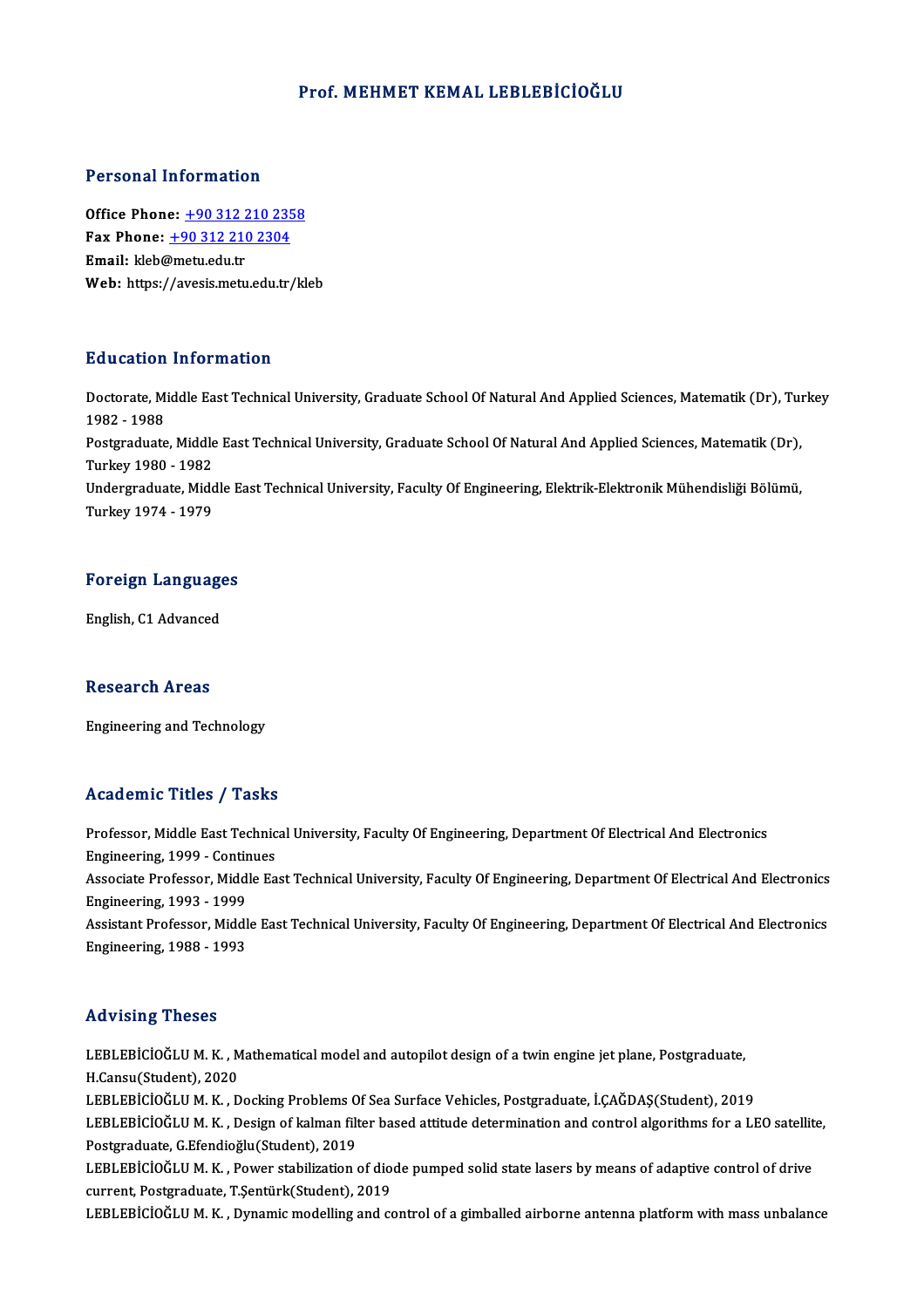and friction, Postgraduate, T.KOBAL(Student), 2018 and friction, Postgraduate, T.KOE<br>LEBLEBİCİOĞLU M. K. , Detailed<br>E.POYRAZOĞLU(Student), 2017<br>LEBLEBİCİOĞLU M. K., Navisatiç

and friction, Postgraduate, T.KOBAL(Student), 2018<br>LEBLEBİCİOĞLU M. K. , Detailed modeling and control of a 2-DOF gimbal system, Postgraduate,<br>E POVRAZOĞLU(Student), 2017

LEBLEBİCİOĞLU M. K. , Detailed modeling and control of a 2-DOF gimbal system, Postgraduate,<br>E.POYRAZOĞLU(Student), 2017<br>LEBLEBİCİOĞLU M. K. , Navigation and system identification of an unmanned underwater survey vehicle, D E.POYRAZOĞLU(Student), 2017<br>LEBLEBİCİOĞLU M. K. , Navigation and system identification of an unmanned underwater survey veh<br>S.KARADENİZ(Student), 2017<br>LEBLEBİCİOĞLU M. K. , Time series on Riemannian manifolds, Doctorate, H LEBLEBİCİOĞLU M. K. , Navigation and system identification of an unmanned underwater survey vehi<br>S.KARADENİZ(Student), 2017<br>LEBLEBİCİOĞLU M. K. , Time series on Riemannian manifolds, Doctorate, H.ERGEZER(Student), 2017<br>LEB

S.KARADENİZ(Student), 2017<br>LEBLEBİCİOĞLU M. K. , Time series on Riemannian manifolds, Doctorate, H.ERGEZER(Student), 2017<br>LEBLEBİCİOĞLU M. K. , Multi shooter localization with acoustic sensors, Postgraduate, Ç.AKMAN(Studen

LEBLEBİCİOĞLU M. K. , Time series on Riemannian manifolds, Doctorate, H.ERGEZER(Student), 2017<br>LEBLEBİCİOĞLU M. K. , Multi shooter localization with acoustic sensors, Postgraduate, Ç.AKMAN(Stude<br>ÖZGÖREN M. K. , LEBLEBİCİOĞ LEBLEBİCİOĞLU M. K. , Mu<br>ÖZGÖREN M. K. , LEBLEBİG<br>K.AHISKA(Student), 2016<br>LEBLEBİCİOĞLU M. K. , XA ÖZGÖREN M. K. , LEBLEBİCİOĞLU M. K. , Some optimal control problems in electric vehicles, Doctorate,<br>K.AHISKA(Student), 2016<br>LEBLEBİCİOĞLU M. K. , YAVRUCUK İ., Control and guidance of a multi-mode unmanned aerial vehicle f

K.AHISKA(Student), 2016<br>LEBLEBİCİOĞLU M. K. , YAVRUCUK İ., Control al<br>versatility, Doctorate, F.ÇAKICI(Student), 2016<br>LEBLERİCİQĞLU M. K., Underwater slidersi Me LEBLEBİCİOĞLU M. K. , YAVRUCUK İ., Control and guidance of a multi-mode unmanned aerial vehicle for increased<br>versatility, Doctorate, F.ÇAKICI(Student), 2016<br>LEBLEBİCİOĞLU M. K. , Underwater gliders: Modeling, control and

versatility, Doctorate, F.ÇAKICI(Student), 2016<br>LEBLEBİCİOĞLU M. K. , Underwater gliders: Modeling, control and simulation studies, Postgraduate, S.GÖREN(Student),<br>2016 LEBLEBİCİOĞLU M. K. , Underwater gliders: Modeling, control and simulation studies, Postgraduate, S.GÖREN(Student),<br>2016<br>LEBLEBİCİOĞLU M. K. , LQG/LTR, H-infinity and Mu robust controllers design for line of sight stabiliz

2016<br>LEBLEBİCİOĞLU M. K. , LQ(<br>M.BASKIN(Student), 2015<br>LEBLEBİCİOĞLU M. K., Pol LEBLEBİCİOĞLU M. K. , LQG/LTR, H-infinity and Mu robust controllers design for line of sight stabilizati<br>M.BASKIN(Student), 2015<br>LEBLEBİCİOĞLU M. K. , Robust flight and landing autopilot /, Postgraduate, O.DURMAZ(Student),

M.BASKIN(Student), 2015<br>LEBLEBİCİOĞLU M. K. , Robust flight and landing autopilot /, Postgraduate, O.DURMAZ(Student), 2015<br>LEBLEBİCİOĞLU M. K. , System identification and control of a sea surface vehicle, Postgraduate, İ.K LEBLEBİCİOĞLU M. K. , Robust flight and landing autopilot /, Postgraduate, O.DURMAZ(Student), 2015<br>LEBLEBİCİOĞLU M. K. , System identification and control of a sea surface vehicle, Postgraduate, İ.KAĞAN(Student), 2015<br>LEBL LEBLEBİCİOĞLU M. K. , System identification and control of a sea surface vehicle, Postgraduate, İ.KAĞAN(Stu<br>LEBLEBİCİOĞLU M. K. , Wing in ground effect vehicle: Modelling and control, Postgraduate, A.GHAFOOR(Stu<br>LEBLEBİCİO LEBLEBİCİOĞLU M. K. , Wing in ground effect vehicle: Modelling and control, Postgraduate, A.GHAFOOR(Stude<br>LEBLEBİCİOĞLU M. K. , Stabilization of an image based tracking system, Postgraduate, I.ECE(Student), 2015<br>LEBLEBİCİO

LEBLEBİCİOĞLU M. K. , Stabilization of an<br>LEBLEBİCİOĞLU M. K. , Seabed mapping u<br>Postgraduate, F.FURKAN(Student), 2015<br>LEBLEBİCİOĞLU M. K. - Navigation and 60 Postgraduate, F.FURKAN(Student), 2015

LEBLEBİCİOĞLU M. K. , Seabed mapping using multibeam sonar and combining with former bathymetric data,<br>Postgraduate, F.FURKAN(Student), 2015<br>LEBLEBİCİOĞLU M. K. , Navigation and control of an unmanned sea surface vehicle, LEBLEBİCİOĞLU M. K. , Navigation and control of an unmanned sea surface vehicle, Postgraduate, M.KUMRU(Student),<br>2015<br>LEBLEBİCİOĞLU M. K. , Design and control of X5 unmanned aerial robot, Postgraduate, M.EBADOLLAHİ(Student

2015<br>LEBLEBİCİOĞLU M. K. , Design and control of X5 unmanned aerial robot, Postgraduate, M.EBADOLLAHİ(Student), 20<br>LEBLEBİCİOĞLU M. K. , Identification of inertial sensor error parameters, Postgraduate, B.ALTINÖZ(Student), LEBLEBİCİOĞLU M. K. , Design and control of X5 unmanned aerial robot, Postgraduate, M.EBADOLLAHİ(Stud<br>LEBLEBİCİOĞLU M. K. , Identification of inertial sensor error parameters, Postgraduate, B.ALTINÖZ(Student),<br>LEBLEBİCİOĞL LEBLEBİCİOĞLU M. K. , Identification of inertial sensor error parameters, Postgraduate, B.ALTINÖZ(Student), 2015<br>LEBLEBİCİOĞLU M. K. , Design, control, and guidance of a tactical missile with lateral thrusters, Postgraduat LEBLEBİCİOĞLU M.K., Design, control, and guidance of a tactical missile with lateral thrusters, Postgraduate,

F.KAĞAN(Student), 2015<br>LEBLEBİCİOĞLU M. K. , Autopilot design for a quadrotor /, Postgraduate, M.SAMİ(Student), 2014<br>LEBLEBİCİOĞLU M. K. , Landing autopilot design for an unmanned aerial vehicle /, Postgraduate, A.İLDEN(St LEBLI<br>LEBLI<br>2014<br>LEPLI LEBLEBİCİOĞLU M. K. , Landing autopilot design for an unmanned aerial vehicle /, Postgraduate, A.İLDEN(Student),<br>2014<br>LEBLEBİCİOĞLU M. K. , System identification and modeling of gyro-stabilized IR/EO gimbal system in frequ

2014<br>LEBLEBİCİOĞLU M. K. , System identification and modeling of gyro-stabilized IR/EO gimbal system in frequency domain<br>/, Postgraduate, G.ÖZDOĞAN(Student), 2014 LEBLEBİCİOĞLU M. K. , System identification and modeling of gyro-stabilized IR/EO gimbal :<br>/, Postgraduate, G.ÖZDOĞAN(Student), 2014<br>LEBLEBİCİOĞLU M. K. , Acoustic tracking of ship wakes, Doctorate, Ç.ÖNÜR(Student), 2013<br>L

/, Postgraduate, G.ÖZDOĞAN(Student), 2014<br>LEBLEBİCİOĞLU M. K. , Acoustic tracking of ship wakes, Doctorate, Ç.ÖNÜR(Student), 2013<br>LEBLEBİCİOĞLU M. K. , A surface-to-air missile equipped with a tracking based ECCM technique LEBLEBİCİOĞLU M. K. , Acou<br>LEBLEBİCİOĞLU M. K. , A su:<br>R.YURTTAŞ(Student), 2013<br>LEBLEBİCİOĞLU M. K. , A S.. LEBLEBİCİOĞLU M. K. , A surface-to-air missile equipped with a tracking based ECCM techniques, Postgraduate,<br>R.YURTTAŞ(Student), 2013<br>LEBLEBİCİOĞLU M. K. , A Surface-to-air missile equipped with a tracking based ECCM techn

R.YURTTAŞ(Student), 2013<br>LEBLEBİCİOĞLU M. K. , A Surface-to-air missile equipped with a tracking based ECCM techniques, Postgraduate,<br>R.Yurttaş(Student), 2013 LEBLEBİCİOĞLU M. K. , A Surface-to-air missile equipped with a tracking based ECCM techniques, Postgradu<br>R.Yurttaş(Student), 2013<br>LEBLEBİCİOĞLU M. K. , Sliding mode guidance of an air-to-air missile, Postgraduate, M.ULU(St

LEBLEBİCİOĞLU M. K. , A variable structure-autonomous-interacting multiple model ground target tracking algorithm in<br>dense clutter, Doctorate, G.ALAT(Student), 2013 LEBLEBİCİOĞLU M. K. , Sliding mode guidance of<br>LEBLEBİCİOĞLU M. K. , A variable structure-autor<br>dense clutter, Doctorate, G.ALAT(Student), 2013<br>LEBLEBİCİOĞLU M. K. SABANLLA, Ontimal santı LEBLEBİCİOĞLU M. K. , A variable structure-autonomous-interacting multiple model ground target tracking and th<br>dense clutter, Doctorate, G.ALAT(Student), 2013<br>LEBLEBİCİOĞLU M. K. , SARANLI A., Optimal control of a half cir

dense clutter, Doctorate, (<br>LEBLEBİCİOĞLU M. K. , SA<br>Y.ÖZKAN(Student), 2013<br>LEBLEBİCİOĞLU M. K. , Ba LEBLEBİCİOĞLU M. K. , SARANLI A., Optimal control of a half circular compliant legged monopod, Doctorate,<br>Y.ÖZKAN(Student), 2013<br>LEBLEBİCİOĞLU M. K. , Path planning and coordinated guidance of multiple unmanned aerial vehi

Y.ÖZKAN(Student), 2013<br>LEBLEBİCİOĞLU M. K. , Path planning and coordinated guidance of multiple unmanned aerial vehicles, Doctorate,<br>H.ERGEZER(Student), 2013

LEBLEBİCİOĞLU M. K. , Path planning and coordinated guidance of multiple unmanned aerial vehicles, Doctorate,<br>H.ERGEZER(Student), 2013<br>LEBLEBİCİOĞLU M. K. , Control and guidance of an unmanned sea surface vehicle, Postgrad H.ERG<br>LEBLI<br>2012<br>LEBLI LEBLEBİCİOĞLU M. K. , Control and guidance of an unmanned sea surface vehicle, Postgraduate, K.Ahıska<br>2012<br>LEBLEBİCİOĞLU M. K. , Navigation and path planning of an unmanned underwater vehicle, Postgraduate,<br>U.Değan(Student

2012<br>LEBLEBİCİOĞLU M. K. , Navigation and path planning of an unmanned underwater vehicle, Postgraduate,<br>U.Doğan(Student), 2012 LEBLEBİCİOĞLU M. K. , Navigation and path planning of an unmanned underwater vehicle<br>U.Doğan(Student), 2012<br>LEBLEBİCİOĞLU M. K. , Opti-acoustic stereo imaging, Postgraduate, H.SAÇ(Student), 2012<br>LEBLEBİCİOĞLU M. K. , Opti-

LEBLEBİCİOĞLU M. K., SCHMİDT Ş. E., QoC and QoS bargaining for message scheduling in networked control systems,<br>Doctorate, S.ŞENOL(Student), 2012 LEBLEBİCİOĞLU M. K. , Opti-acousti<br>LEBLEBİCİOĞLU M. K. , SCHMİDT Ş.<br>Doctorate, S.ŞENOL(Student), 2012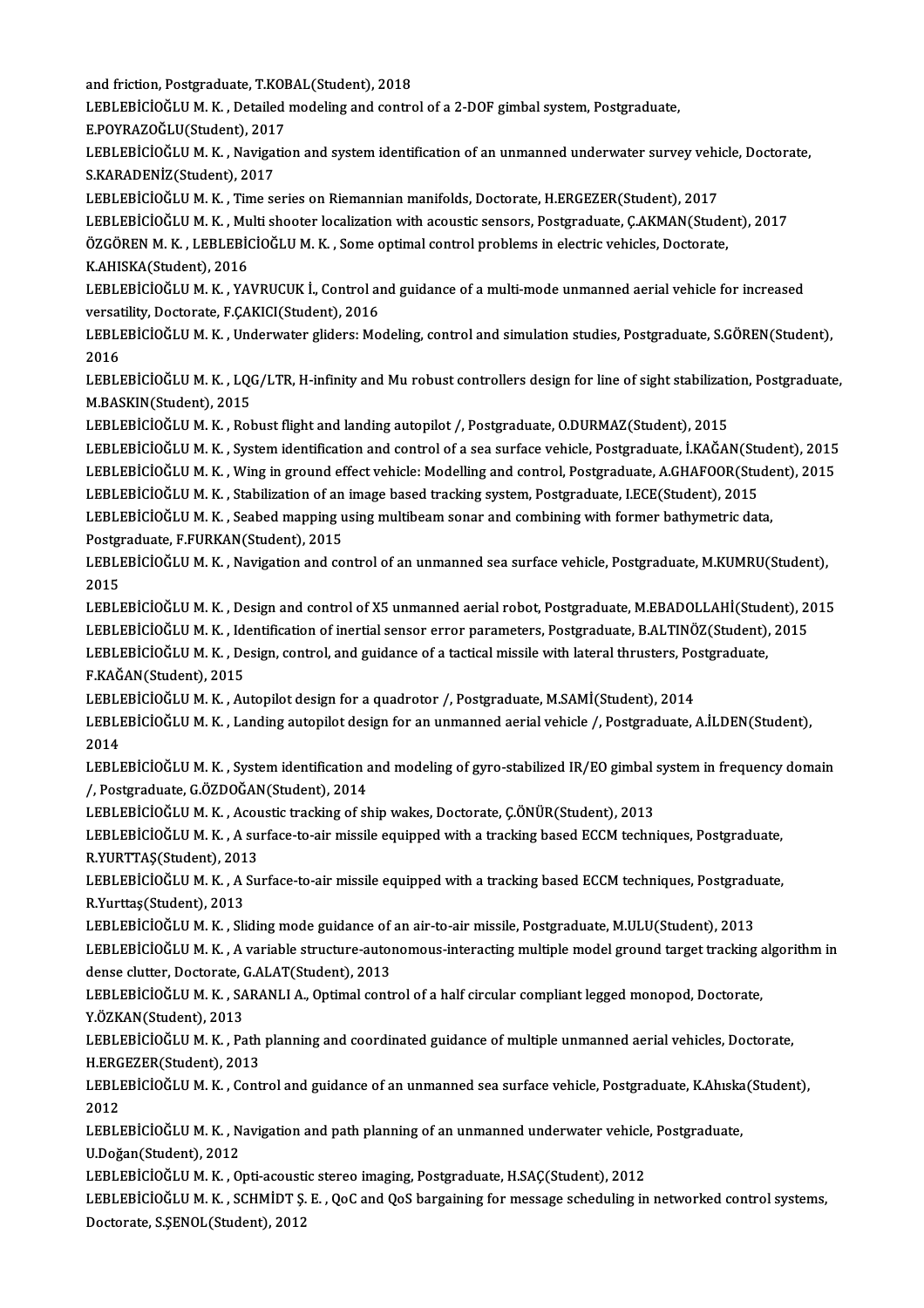LEBLEBİCİOĞLU M. K. , Autopilot and guidance design for a Mini ROV (Remotely Operated Underwater Vehicle,<br>Postanaduata, E.V.Umeg(Student), 2012 LEBLEBİCİOĞLU M. K. , Autopilot and gı<br>Postgraduate, F.Yılmaz(Student), 2012<br>LEBLERLÖQÖLU M. K. , Davalanmant af LEBLEBİCİOĞLU M. K. , Autopilot and guidance design for a Mini ROV (Remotely Operated Underwater Vehicle,<br>Postgraduate, F.Yılmaz(Student), 2012<br>LEBLEBİCİOĞLU M. K. , Development of an autopilot for automatic landing of an Postgraduate, F.Yılmaz(Student)<br>LEBLEBİCİOĞLU M. K. , De<br>S.ARIBAL(Student), 2011<br>LEBLEBİCİOĞLU M. K. Le LEBLEBİCİOĞLU M. K. , Development of an autopilot for automatic landing of an unmanned aerial vehicle, Postgrad<br>S.ARIBAL(Student), 2011<br>LEBLEBİCİOĞLU M. K. , Leblebicioğlu M., Design, modeling, guidance and control of a ve S.ARIBAL(Student), 2011<br>LEBLEBİCİOĞLU M. K. , Leblebicioğlu M., Design, modeling, guidance and control of a vertical launch surface to air<br>missile, Postgraduate, R.Tekin(Student), 2010 LEBLEBİCİOĞLU M. K. , Leblebicioğlu M., Design, modeling, guidance and control of a vertical launch surface to air<br>missile, Postgraduate, R.Tekin(Student), 2010<br>LEBLEBİCİOĞLU M. K. , Decision making system algorithm on men missile, Postgraduate, R.Tekin(Student), 2010<br>LEBLEBİCİOĞLU M. K. , Decision making system algorithm on menopause data set, Postgraduate, H.ÖZGE(Student),<br>LEBLEBİCİOĞLU M. K. , Modelling and simulation of a wheeled land ve LEBLEBİCİOĞLU M. K. , Decision making system algorithm on menopause data set, Postgraduate, H.ÖZGE(Student), 201<br>LEBLEBİCİOĞLU M. K. , Modelling and simulation of a wheeled land vehicle, Postgraduate, A.LAFCI(Student), 201 LEBLEBİCİOĞLU M. K. , Modelling and simulation of a wheeled land vehicle, Postgraduate, A.LAFCI(Student),<br>LEBLEBİCİOĞLU M. K. , Multiple hypothesis tracking for multiple visual targets, Postgraduate, B.Türker(Stude<br>LEBLEBİ LEBLEBİCİOĞLU M. K. , Mu<br>LEBLEBİCİOĞLU M. K. , Ang<br>T.ÖZTÜRK(Student), 2010<br>LEBLEBİCİOĞLU M. K. , Liz LEBLEBİCİOĞLU M. K. , Angular acceleration assisted stabilization of a-2 DOF gimbal platform, Postgraduate,<br>T.ÖZTÜRK(Student), 2010<br>LEBLEBİCİOĞLU M. K. , Light flicker evaluation of electric arc furnaces based on novel sig

T.ÖZTÜRK(Student), 2010<br>LEBLEBİCİOĞLU M. K. , Light flicker evaluation of electric arc furnaces based on novel signal processing algorithms,<br>Postgraduate, N.KÖSE(Student), 2009 LEBLEBİCİOĞLU M. K. , Light flicker evaluation of electric arc furnaces based on novel signal processing algorithms,<br>Postgraduate, N.KÖSE(Student), 2009<br>LEBLEBİCİOĞLU M. K. , Modelling And Controller Design Of The Gun And

Postgraduate, N.KÖSE(St<br>LEBLEBİCİOĞLU M. K. , N<br>A.MERT(Student), 2009<br>LEBLEBİCİOĞLU M. K. , E LEBLEBİCİOĞLU M. K. , Modelling And Controller Design Of The Gun And Turret System For An Aircraft, Postgraduate,<br>A.MERT(Student), 2009<br>LEBLEBİCİOĞLU M. K. , Efficient solution of optimization problems with constraints and

A.MERT(Student), 2009<br>LEBLEBİCİOĞLU M. K. , Efficient solution of optimizz<br>evaluate, Postgraduate, A.GÖKHAN(Student), 2009<br>LEBLERİCİOĞLU M. K., İmage segmentation based 4 LEBLEBİCİOĞLU M. K. , Efficient solution of optimization problems with constraints and/or cost functions expensive to<br>evaluate, Postgraduate, A.GÖKHAN(Student), 2009<br>LEBLEBİCİOĞLU M. K. , Image segmentation based on variat

evaluate, Postgraduate, A.GÖKHAN(Student), 2009<br>LEBLEBİCİOĞLU M. K. , Image segmentation based on variational techniques, Postgraduate, M.BURAK(Student), 2009<br>LEBLEBİCİOĞLU M. K. , Modeling, stability analysis and control LEBLEBİCİOĞLU M. K. , I<br>LEBLEBİCİOĞLU M. K. , I<br>F.Çakıcı(Student), 2009<br>LEBLEBİCİOĞLU M. K. , I LEBLEBİCİOĞLU M. K. , Modeling, stability analysis and control system design of a small-sized tiltrotor uav,<br>F.Çakıcı(Student), 2009<br>LEBLEBİCİOĞLU M. K. , Image segmentation and smoothing via partial differential equations

F.Çakıcı(Student), 2009<br>LEBLEBİCİOĞLU M. K. , Image segmentation and smoothing via partial differential equations, Postgraduate,<br>N.ÖZMEN(Student), 2009 LEBLEBİCİOĞLU M. K. , Image segmentation and smoothing via partial differential equations, Postgraduate,<br>N.ÖZMEN(Student), 2009<br>LEBLEBİCİOĞLU M. K. , Design and improvement of multi-level decision-making models, Doctorate,

N ÖZM<br>LEBLI<br>2009<br>LEPLI LEBLEBİCİOĞLU M. K. , Design and improvement of multi-level decision-making models, Doctorate, U.BELDEK(Student),<br>2009<br>LEBLEBİCİOĞLU M. K. , Decentralized estimation under communication constraints, Doctorate, M.ÜNEY(Stude

2009<br>LEBLEBİCİOĞLU M. K. , Decentralized estimation under communication constraints, Doctorate, M.ÜNEY(Student), 2009<br>LEBLEBİCİOĞLU M. K. , Autopilot and guidance for anti-tank imaging infrared guided missiles, Postgraduat A.ERDEM(Student),2008

LEBLEBİCİOĞLUM.K., Multiple target tracking using multiple cameras, Postgraduate, M.Yılmaz(Student), 2008 A.ERDEM(Student), 2008<br>LEBLEBİCİOĞLU M. K. , Multiple target tracking using multiple cameras, Postgraduate, M.Yılmaz(Student), 2<br>LEBLEBİCİOĞLU M. K. , Towards the enhancement of biped locomotion and control techniques, Doc LEBLEBİCİOĞLU M. K. , Mu<br>LEBLEBİCİOĞLU M. K. , Tov<br>B.YÜKSEL(Student), 2008<br>LEBLEBİCİOĞLU M. K. , Dyr LEBLEBİCİOĞLU M. K. , Towards the enhancement of biped locomotion and control techniques, Doctorate,<br>B.YÜKSEL(Student), 2008<br>LEBLEBİCİOĞLU M. K. , Dynamic weapon-target assignment problem, Postgraduate, E.Günsel(Student),

B.YÜKSEL(Student), 2008<br>LEBLEBİCİOĞLU M. K. , Dynamic weapon-target assignment problem, Postgraduate, E.Günsel(Student), 2008<br>LEBLEBİCİOĞLU M. K. , Intelligent search and algorithms for optimal assignment of air force reso Postgraduate,E.Rızvanoğlu(Student),2008 LEBLEBİCİOĞLU M. K. , Intelligent search and algorithms for optimal assignment of air force resources in operations,<br>Postgraduate, E.Rızvanoğlu(Student), 2008<br>LEBLEBİCİOĞLU M. K. , A rule based missile evasion method for f

Postgraduate, E.Rızvanoğlu(Student), 2008<br>LEBLEBİCİOĞLU M. K. , A rule based missile evasion method for fighter aircrafts, Postgraduate, M.Sert(Student), 20<br>ERTAN H. B. , LEBLEBİCİOĞLU M. K. , A control algorithm to minimi LEBLEBİCİOĞLU M. K. , A rule based missile evasion method f<br>ERTAN H. B. , LEBLEBİCİOĞLU M. K. , A control algorithm to n<br>reluctance motors, Doctorate, E.BİZKEVELCİ(Student), 2008<br>LEBLEBİCİOĞLU M. K., GOK NAMLULU ROKETATAR ERTAN H. B. , LEBLEBİCİOĞLU M. K. , A control algorithm to minimize torque ripple and acoustic noise of switched<br>reluctance motors, Doctorate, E.BİZKEVELCİ(Student), 2008<br>LEBLEBİCİOĞLU M. K. , ÇOK NAMLULU ROKETATAR BİRLİKL

reluctance motors, Doctorate, E.BİZKEVELCİ(Student)<br>LEBLEBİCİOĞLU M. K. , ÇOK NAMLULU ROKETATAR B<br>BİR METOT, Postgraduate, H.ÇAĞRICI(Student), 2007<br>LEBLEBİCİOĞLU M. K., Aras Batalama Problamlarinin LEBLEBİCİOĞLU M. K. , ÇOK NAMLULU ROKETATAR BİRLİKLERİNİN İLAVE MÜHİMMAT DEPO YERLERİNİN TESPİTİ İ<br>BİR METOT, Postgraduate, H.ÇAĞRICI(Student), 2007<br>LEBLEBİCİOĞLU M. K. , Araç Rotalama Problemlerinin Çözümüne Bir Yaklaşım,

BİR METOT, Postgraduate, H.ÇAĞRICI(Student), 2007<br>LEBLEBİCİOĞLU M. K. , Araç Rotalama Problemlerinin Çözümüne Bir Yaklaşım, Postgraduate, E.ELDELEKLİ(Student),<br>2007 LEBLEBİCİOĞLU M. K. , Araç Rotalama Problemlerinin Çözümüne Bir Yaklaşım, Postgraduate, E.ELDELEKLİ(Student)<br>2007<br>LEBLEBİCİOĞLU M. K. , Varying mass missile dynamics, guidance and control, Postgraduate, Y.GÜNBATAR(Student)

2007<br>LEBLI<br>2007<br>LEBLI LEBLEBİCİOĞLU M. K. , Varying mass missile dynamics, guidance and control, Postgraduate, Y.GÜNBATAR(Student),<br>2007<br>LEBLEBİCİOĞLU M. K. , DURAL ÜNVER M. G. , A novel neural network based approach for direction of arrival es

2007<br>LEBLEBİCİOĞLU M. K. , DURAL ÜNVEI<br>Doctorate, S.ÇAYLAR(Student), 2007<br>LEBLEBİCİOĞLU M. K., Varuna mass LEBLEBİCİOĞLU M. K. , DURAL ÜNVER M. G. , A novel neural network based approach for direction of arrival estimation<br>Doctorate, S.ÇAYLAR(Student), 2007<br>LEBLEBİCİOĞLU M. K. , Varying mass missile dynamics, guidance & control

Doctorate, S.ÇAYLAR(Student), 2007<br>LEBLEBİCİOĞLU M. K. , Varying mass missile dynamics, guidance & control, Postgraduate, Y.Günbatar(Student), 2007<br>LEBLEBİCİOĞLU M. K. , 3D synthetic human face modelling tool based on T-sp LEBLEBİCİOĞLU M. K. , Varyi<br>LEBLEBİCİOĞLU M. K. , 3D sy<br>A.AYDOĞAN(Student), 2007<br>LEBLEBİCİOĞLU M. K. , Daval LEBLEBİCİOĞLU M. K. , 3D synthetic human face modelling tool based on T-spline surfaces, Postgraduate,<br>A.AYDOĞAN(Student), 2007<br>LEBLEBİCİOĞLU M. K. , Development and comparison of autopilot and guidance algorithms for miss

A.AYDOĞAN(Student), 2007<br>LEBLEBİCİOĞLU M. K. , Deve<br>Ç.EVCİMEN(Student), 2007<br>LEBLEBİCİOĞLU M. K. , Auto LEBLEBİCİOĞLU M. K. , Development and comparison of autopilot and guidance algorithms for missiles, Post<sub>i</sub><br>Ç.EVCİMEN(Student), 2007<br>LEBLEBİCİOĞLU M. K. , Autopilot design and guidance control of ulisar uuv (unmanned under

Ç.EVCİMEN(Student), 2007<br>LEBLEBİCİOĞLU M. K. , Autopilot design and guidance control of ulisar uuv (unmanned underwater vehicle),<br>Postgraduate, K.Isıyel(Student), 2007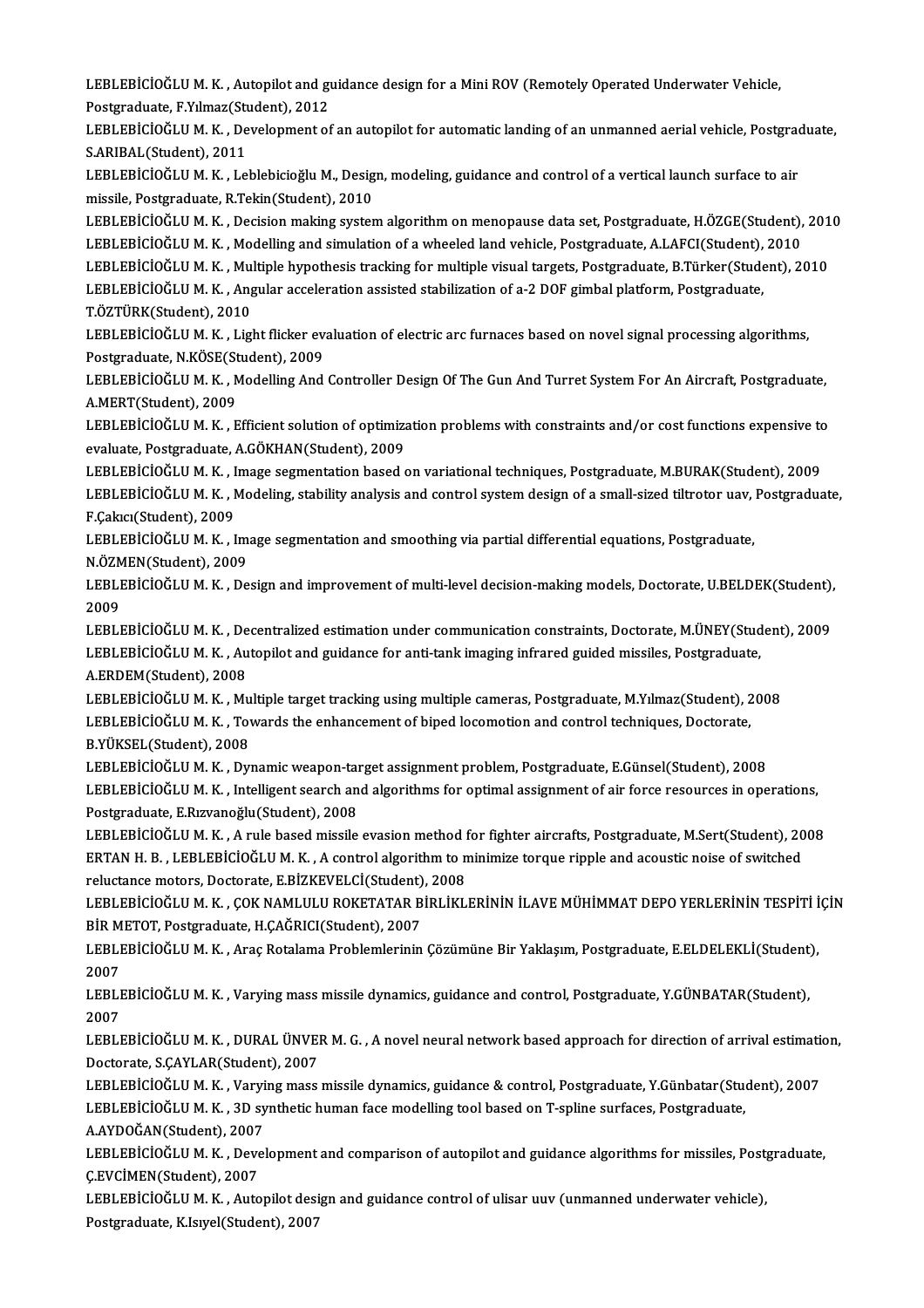LEBLEBİCİOĞLU M. K. , Visual detection and tracking of moving objects, Postgraduate, H.ERGEZER(Student), 2007<br>LEBLEBİCİOĞLU M. K. , Visual detection and tracking of moving objects, Postgraduate, H.ERGEZER(Student), 2007 LEBLEBİCİOĞLU M. K. , Visual detection and tracking of moving objects, Postgraduate, H.ERGEZER(Student), 2007<br>LEBLEBİCİOĞLU M. K. , Image segmentation based on variational techniques, Postgraduate, A.DURAMAZ(Student), 2006 LEBLEBİCİOĞLU M. K. , Visual detection and tracking of moving objects, Postgraduate, H.ERGEZER(St.<br>LEBLEBİCİOĞLU M. K. , Image segmentation based on variational techniques, Postgraduate, A.DURAM.<br>LEBLEBİCİOĞLU M. K. , Auto LEBLEBİCİOĞLU M. K. , Ima<br>LEBLEBİCİOĞLU M. K. , Aut<br>K.ÇAĞLAR(Student), 2006<br>LEBLEBİCİOĞLU M. K. Siv

LEBLEBİCİOĞLU M. K. , Autopilot and guidance algorithms for infrared guided missiles, Postgraduate,<br>K.ÇAĞLAR(Student), 2006<br>LEBLEBİCİOĞLU M. K. , Six-legged walking machine: The robot-EA308, Doctorate, M.SUPHİ(Student), 20 K.ÇAĞLAR(Student), 2006<br>LEBLEBİCİOĞLU M. K. , Six-legged walking machine: The robot-EA308, Doctorate, M.SUPHİ(Student), 2006<br>LEBLEBİCİOĞLU M. K. , Harekât alanında muharip jet uçaklarının hava görev emrinin modellenmesi, P LEBLEBİCİOĞLU M. K. , Six-legged walking machine: The robot-EA308, Doctorate, M.SUPHİ(Student), 2006<br>LEBLEBİCİOĞLU M. K. , Harekât alanında muharip jet uçaklarının hava görev emrinin modellenmesi, Postgraduate,<br>T.GÜRDAL(St LEBLEBİCİOĞLU M. K. , Harekât alanında muharip jet uçaklarının hava görev emrinin modellenmesi, Postgraduate,<br>T.GÜRDAL(Student), 2005<br>LEBLEBİCİOĞLU M. K. , Fault detection and diagnosis in nonlinear dynamical systems, Doct

T.GÜRDAL(Student), 2005<br>LEBLEBİCİOĞLU M. K. , Fault detection and diagnosis in nonlinear dynamical systems, Doctorate, E.KILIÇ(Student), 2005<br>LEBLEBİCİOĞLU M. K. , Congestion control for the available bit rate (ABR) servic LEBLEBİCİOĞLU M. K. , Fault detection and diagnosis<br>LEBLEBİCİOĞLU M. K. , Congestion control for the avanetworks, Postgraduate, H.BOZKURT(Student), 2005<br>LEBLEBİCİOĞLU M. K. - Bouting ontimization methoda LEBLEBİCİOĞLU M. K. , Congestion control for the available bit rate (ABR) service in asychronous transfer mode (ATM<br>networks, Postgraduate, H.BOZKURT(Student), 2005<br>LEBLEBİCİOĞLU M. K. , Routing optimization methods for co

networks, Postgraduate, H.BOZKURT(Student), 2005<br>LEBLEBİCİOĞLU M. K. , Routing optimization methods for communication networks, Postgraduate, A.EMRAH(Student<br>2005<br>LEBLEBİCİOĞLU M. K. , Target identification using ISAR imag LEBLEBİCİOĞLUM.K., Routing optimization methods for communication networks, Postgraduate, A.EMRAH(Student),

2005<br>LEBLEBİCİOĞLU M. K. , Target identification using ISAR imaging techniques, Postgraduate, E.LEVENT(Student), 2005<br>LEBLEBİCİOĞLU M. K. , Dinamik mühimmat ikmal sistemi optimizasyon çalışması, Postgraduate, Y.AKARDERE(St LEBLI<br>LEBLI<br>2005<br>LEBLI LEBLEBİCİOĞLU M. K. , Dinamik mühimmat ikmal sistemi optimizasyon çalışması, Postgraduate, Y.AKARDERE(Student),<br>2005<br>LEBLEBİCİOĞLU M. K. , Small-size unmanned model helicopter guidance and control, Postgraduate, Ç.KARASU(S

2005<br>LEBLI<br>2004<br>TOMA LEBLEBİCİOĞLU M. K. , Small-size unmanned model helicopter guidance and control, Postgraduate, Ç.KARASU(Stude<br>2004<br>TOMAK M., LEBLEBİCİOĞLU M. K. , Numerical studies of the electronic properties of low dinensional semicondu

2004<br>TOMAK M., LEBLEBİCİOĞLU M. K. , Numerical studies of the electronic properties of low dinensional semiconduktor<br>heterostructures, Doctorate, B.DİKMEN(Student), 2004 TOMAK M., LEBLEBİCİOĞLU M. K. , Numerical studies of the electronic properties of low dinensional semiconduktor<br>heterostructures, Doctorate, B.DİKMEN(Student), 2004<br>LEBLEBİCİOĞLU M. K. , Performance optimization of monopul

heterostructures, Doctorate, B.DİKMEN(Student), 2004<br>LEBLEBİCİOĞLU M. K. , Performance optimization of monopulse tracking radar, Postgraduate, M.ALPER(Stude<br>LEBLEBİCİOĞLU M. K. , Askeri birliklerde personel yeterliliği içi LEBLEBİCİOĞLU M. K. , Pe<br>LEBLEBİCİOĞLU M. K. , A.<br>S.AKBAY(Student), 2004<br>LEBLEBİCİOĞLU M. K. . G. LEBLEBİCİOĞLU M. K. , Askeri birliklerde personel yeterliliği için bulanık uzman sistem tasarımı, Postgraduate,<br>S.AKBAY(Student), 2004<br>LEBLEBİCİOĞLU M. K. , Göreve yönelik bulanık tabanlı uzman araç alım karar sistemlerini

S.AKBAY(Student), 2004<br>LEBLEBİCİOĞLU M. K. , Göreve yönelik bulanık tabanlı uzm<br>örnek bir uygulama, Postgraduate, Ö.İPEK(Student), 2004<br>LERLERİCİOĞLU M. K., Silab etkinlik kateavılarının bulanık LEBLEBİCİOĞLU M. K. , Göreve yönelik bulanık tabanlı uzman araç alım karar sistemlerinin oluşturulması J.<br>örnek bir uygulama, Postgraduate, Ö.İPEK(Student), 2004<br>LEBLEBİCİOĞLU M. K. , Silah etkinlik katsayılarının bulanık

örnek bir uygulama, Postgraduate, Ö.İPEK(Student), 2004<br>LEBLEBİCİOĞLU M. K. , Silah etkinlik katsayılarının bulanık mantık yöntemi ile tespit edilmesi, Postgraduate,<br>A.ÇAKIR(Student), 2004

LEBLEBİCİOĞLU M. K. , Silah etkinlik katsayılarının bulanık mantık yöntemi ile tespit edilmesi, Postgraduate,<br>A.ÇAKIR(Student), 2004<br>ÖZGEN C., LEBLEBİCİOĞLU M. K. , Model predictive control (MPC) performance for controllin A.ÇAKIR(Student), 2004<br>ÖZGEN C., LEBLEBİCİOĞLU M. K. , Moo<br>Postgraduate, I.AŞAR(Student), 2004<br>LEBLERİCİOĞLU M. K. , HALICLU. AGİ ÖZGEN C., LEBLEBİCİOĞLU M. K. , Model predictive control (MPC) performance for controlling reaction systems,<br>Postgraduate, I.AŞAR(Student), 2004<br>LEBLEBİCİOĞLU M. K. , HALICI U., Active stereo vision: Depth perception for n

Postgraduate, I.AŞAR(Student), 2004<br>LEBLEBİCİOĞLU M. K. , HALICI U., Active stereo vision: Depth<br>and object recognition, Doctorate, İ.ULUSOY(Student), 2003<br>LEBLEBİCİOĞLU M. K., Mayın tarkay olusturma problaminde LEBLEBİCİOĞLU M. K. , HALICI U., Active stereo vision: Depth perception for navigation, environmer<br>and object recognition, Doctorate, İ.ULUSOY(Student), 2003<br>LEBLEBİCİOĞLU M. K. , Mayın tarlası oluşturma probleminde optimi

and object recognition, Doctorate, İ.ULUSOY(Student), 2003<br>LEBLEBİCİOĞLU M. K. , Mayın tarlası oluşturma probleminde optimizasyon yaklaşımı, Postgraduate,<br>Y.KÖSEHAN(Student), 2003

LEBLEBİCİOĞLU M. K. , Mayın tarlası oluşturma probleminde optimizasyon yaklaşımı, Postgraduate,<br>Y.KÖSEHAN(Student), 2003<br>ÖZGEN C., LEBLEBİCİOĞLU M. K. , Adaptive neuro fuzzy inference system (anfis) applications in chemica Y.KÖSEHAN(Student), 2003<br>ÖZGEN C., LEBLEBİCİOĞLU M. K. , Adapt<br>Postgraduate, E.GÜNER(Student), 2003<br>LEBLEBİCİOĞLU M. K., Cantral astustiol ÖZGEN C., LEBLEBİCİOĞLU M. K. , Adaptive neuro fuzzy inference system (anfis) applications in chemical processes,<br>Postgraduate, E.GÜNER(Student), 2003<br>LEBLEBİCİOĞLU M. K. , Control actuation systems and seeker units of an

Postgraduate, E.GÜNER(S<br>LEBLEBİCİOĞLU M. K. , Co<br>E.AKKAL(Student), 2003<br>LEBLEBİCİOĞLU M. K. , R. LEBLEBİCİOĞLU M. K. , Control actuation systems and seeker units of an air-to-surface guided munition, Po<br>E.AKKAL(Student), 2003<br>LEBLEBİCİOĞLU M. K. , Radar target classification based on range profiles and ISAR images, Po

E.AKKAL(Student), 2003<br>LEBLEBİCİOĞLU M. K. , Radar target classification based on range profiles and ISAR images, Postgraduate,<br>İ.ÇALIŞKAN(Student), 2003 LEBLEBİCİOĞLU M. K. , Radar target classification based on range profiles and ISAR images, Postgraduate,<br>İ.ÇALIŞKAN(Student), 2003<br>LEBLEBİCİOĞLU M. K. , A Pursuit evasion game between a missile and an aircraft, Postgraduat

İ.ÇALIŞKAN(Student), 2003<br>LEBLEBİCİOĞLU M. K. , A Pursuit evasion game between a missile and an aircraft, Postgraduate, K.DİDEM(Student), 20<br>LEBLEBİCİOĞLU M. K. , A Guidance and control method for a tail controlled bomb, P LEBLI<br>LEBLI<br>2002<br>ÖZCEL LEBLEBİCİOĞLU M. K. , A Guidance and control method for a tail controlled bomb, Postgraduate, C.PERKGÖZ(S<br>2002<br>ÖZGEN C., LEBLEBİCİOĞLU M. K. , Fuzzy and sliding mode control of a pH neutralization system, Postgraduate,<br>Ü A

2002<br>ÖZGEN C., LEBLEBİCİOĞL<br>Ü.AKBAY(Student), 2002<br>LEBLERİCİOĞLU M. K., Ca ÖZGEN C., LEBLEBİCİOĞLU M. K. , Fuzzy and sliding mode control of a pH neutralization system, Postgraduat<br>Ü.AKBAY(Student), 2002<br>LEBLEBİCİOĞLU M. K. , Conflict resolution in air traffic management, Postgraduate, M.SUPHİ(St

LEBLEBİCİOĞLU M. K., Conflict resolution in air traffic management, Postgraduate, M.SUPHİ(Student), 2001

Ü.AKBAY(Student), 2002<br>LEBLEBİCİOĞLU M. K. , Conflict resolution in air traffic management, Postgraduate, M.SUPHİ(Student), 2001<br>LEBLEBİCİOĞLU M. K. , Usage of genetic programming for solving robot navigation and system id LEBLEBİCİOĞLU M. K. , Usage of genetic programming for solving robot navigation and system identification problems<br>Postgraduate, U.BELDEK(Student), 2001<br>LEBLEBİCİOĞLU M. K. , HALICI U., An Automated differential blood coun

Postgraduate, U.BELDEK(Student), 2001<br>LEBLEBİCİOĞLU M. K. , HALICI U., An Automated differential blood count system, Doctorate, G.ONGUN(Student), 2001<br>LEBLEBİCİOĞLU M. K. , Modelling the ISE 100 index and the four differen LEBLEBİCİOĞLU M. K. , HALICI U., An Automated differential blood count system, Doctorate, G.ONGUN(Student),<br>LEBLEBİCİOĞLU M. K. , Modelling the ISE 100 index and the four different types of players: Large-cap, corporate<br>ca LEBLEBİCİOĞLU M. K. , Modelling the ISE 100 index and the four different types of players: Large-cap, corp<br>cap and foreign investors by using fuzzy logic and neuro-fuzzy systems, Postgraduate, H.AKSOY(Student), 2<br>LEBLEBİCİ cap and foreign investors by<br>LEBLEBİCİOĞLU M. K. , Some<br>Ö.KARAMEŞE(Student), 2001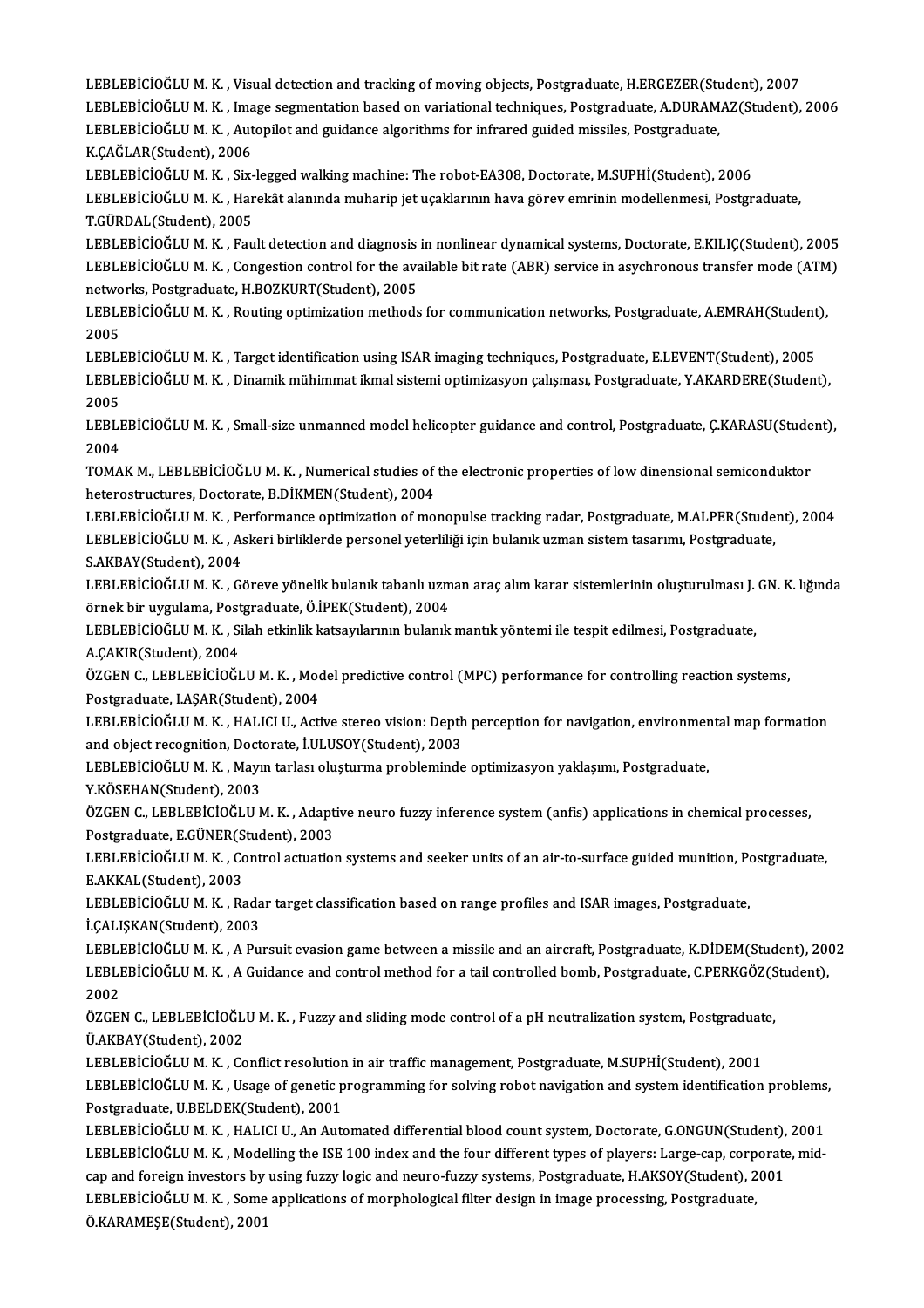LEBLEBİCİOĞLU M. K. , Bilinear space /spatial-frequency representations for particle-location analysis of in-line fresnel<br>helograms, Desterate, M.TANKUT(Student), 1999 LEBLEBİCİOĞLU M. K. , Bilinear space /spatial-freq<br>holograms, Doctorate, M.TANKUT(Student), 1999<br>LEBLERİCİOĞLU M. K., Ontimal trajastany trasking LEBLEBİCİOĞLU M. K. , Bilinear space /spatial-frequency representations for particle-location analysis of in-line fresn<br>holograms, Doctorate, M.TANKUT(Student), 1999<br>LEBLEBİCİOĞLU M. K. , Optimal-trajectory tracking guidan

holograms, Doctorate, M.TANK<br>LEBLEBİCİOĞLU M. K. , Optima<br>D.ERDOĞMUŞ(Student), 1999<br>LEBLEBİCİOĞLU M. K. , HALICİ LEBLEBİCİOĞLU M. K. , Optimal-trajectory tracking guidance of an aircraft with final velocity constraint, Postgradua<br>D.ERDOĞMUŞ(Student), 1999<br>LEBLEBİCİOĞLU M. K. , HALICI U., Fractal image compression techniques, Postgrad

D.ERDOĞMUŞ(Student), 1999<br>LEBLEBİCİOĞLU M. K. , HALICI U., Fractal image compression techniques, Postgraduate, E.GÜRSES(Student), 19<br>LEBLEBİCİOĞLU M. K. , Model predictive control using neural networks applied to flight co LEBLEBİCİOĞLU M. K. , HAI<br>LEBLEBİCİOĞLU M. K. , Moq<br>S.TARKAN(Student), 1999<br>LEBLEBİCİOĞLU M. K. , Huk LEBLEBİCİOĞLU M. K. , Model predictive control using neural networks applied to flight control, Postgraduate,<br>S.TARKAN(Student), 1999<br>LEBLEBİCİOĞLU M. K. , Hybrid methods in intelligent control, Postgraduate, T.SERHAT(Stud

S.TARKAN(Student), 1999<br>LEBLEBİCİOĞLU M. K. , Hybrid methods in intelligent control, Postgraduate, T.SERHAT(Student), 1999<br>ÖZGEN C., LEBLEBİCİOĞLU M. K. , Some sliding mode control applications in brushless DC motor and pH Postgraduate,F.KAFFASHİ(Student),1999 ÖZGEN C., LEBLEBİCİOĞLU M. K. , Some sliding mode control applications in brushless DC motor and p<br>Postgraduate, F.KAFFASHİ(Student), 1999<br>LEBLEBİCİOĞLU M. K. , Fuzzy control of brushless DC motors, Postgraduate, Y.SUBAŞI(

LEBLEBİCİOĞLU M.K., Initial alignment techniques for strapdown intertial navigation systems, Postgraduate,<br>T.İNCİ(Student), 1997 LEBLEBİCİOĞLU M. K., Fuzzy control of brushless DC motors, Postgraduate, Y.SUBAŞI(Student), 1998 LEBLEBİCİOĞLU M. K. , Initial alignment techniques for strapdown intertial navigation systems, Postgraduate,<br>T.İNCİ(Student), 1997<br>LEBLEBİCİOĞLU M. K. , Flight control using neural networks and fuzzy logic, Postgraduate, M

T.İNCİ(Student), 1997<br>LEBLEBİCİOĞLU M. K. , Flight control using neural networks and fuzzy logic, Postgraduate, M.ÖZGÜR(Student), 1997<br>LEBLEBİCİOĞLU M. K. , Optimum geometry for torgue ripple minimization of switched reluc LEBLEBİCİOĞLU M. K. , F.<br>LEBLEBİCİOĞLU M. K. , O<br>F.ŞAHİN(Student), 1996<br>LEBLEBİCİOĞLU M. K. , İs

LEBLEBİCİOĞLU M. K. , Optimum geometry for torgue ripple minimization of switched reluctance motors, Postgraduate,<br>F.ŞAHİN(Student), 1996<br>LEBLEBİCİOĞLU M. K. , Image compression based on a fractal theory of iterated functi LEBLEBICIOGLU M. K., Image compression based on a fractal theory of iterated function systems, Postgraduate, R.H. LEBLEBİCİOĞLU M. K. , Image compression based on a fractal theory of iterated function systems, Postgraduate,<br>(Student), 1995<br>LEBLEBİCİOĞLU M. K. , KUZUOĞLU M., A Four-parameter atomic decomposition and the related time-fr

(Student), 1995<br>LEBLEBİCİOĞLU M. K. , KUZUOĞLU M., A Four-para<br>distribution, Doctorate, A.BULTAN(Student), 1995<br>LEBLEBİCİOĞLU M. K., Cortain time frequengy rep LEBLEBİCİOĞLU M. K. , KUZUOĞLU M., A Four-parameter atomic decomposition and the related time-frequency<br>distribution, Doctorate, A.BULTAN(Student), 1995<br>LEBLEBİCİOĞLU M. K. , Certain time-frequency representations and thei

distribution, Doctorate, A.BULTAN(Student), 1995<br>LEBLEBİCİOĞLU M. K. , Certain time-frequency representations and their applications, Postgraduate, H.ŞİRİN(Student),<br>1995 LEBLEBİCİOĞLU M. K. , Certain time-frequency representations and their applications, Postgraduate, H.ŞİRİN(Stude<br>1995<br>LEBLEBİCİOĞLU M. K. , Genetic algorithms and some of their applications, Postgraduate, H.ARIKAN(Student)

1995<br>LEBLEBİCİOĞLU M. K. , Genetic algorithms and some of their applications, Postgraduate, H.ARIKAN(Student), 1995<br>LEBLEBİCİOĞLU M. K. , Observer design techniques for non-linear systems, Postgraduate, A.SEVİNÇ(Student), LEBLEBİCİOĞLU M. K. , Genetic algorithms and some of their applications, Postgraduate, H.ARIKAN(St.<br>LEBLEBİCİOĞLU M. K. , Observer design techniques for non-linear systems, Postgraduate, A.SEVİNÇ(St.<br>LEBLEBİCİOĞLU M. K. , LEBLEBİCİOĞLU M. K. , Observer design techniques for non-linear systems, Postgraduate, A.SEVİNÇ(Student), 1995<br>LEBLEBİCİOĞLU M. K. , Controllability and observability in infinite dimensional systems, Postgraduate,<br>H.SEMİH(

LEBLEBİCİOĞLU M.K., Solution of field problems by the finite element method, Postgraduate, R.TAS(Student), 1993

#### Articles Published in Journals That Entered SCI, SSCI and AHCI Indexes

- rticles Published in Journals That Entered SCI, SSCI and AHCI Indexes<br>I. Energy and Time Optimal Autopilot for Electric Vehicles Performing Ackerman Cornering<br>Abisks K. ÖZCÖPEN M.K. LERLERICIOČLUM K. Ahiska K., ÖZGÖREN M. K. , LEBLEBİCİOĞLU M. K.<br>IEEE TRANSACTIONS ON INTELLIGENT TRANSPORTATION SYSTEMS, 2022 (Journal Indexed in SCI) Energy and Time Optimal Autopilot for Electric Vehicles Performing Ackerman Cornering<br>Ahiska K., ÖZGÖREN M. K. , LEBLEBİCİOĞLU M. K.<br>IEEE TRANSACTIONS ON INTELLIGENT TRANSPORTATION SYSTEMS, 2022 (Journal Indexed in SCI)<br>Pe Ahiska K., ÖZGÖREN M. K. , LEBLEBİCİOĞLU M. K.<br>IEEE TRANSACTIONS ON INTELLIGENT TRANSPORTATION SYSTEMS, 2022 (Journal Indexed in SCI)<br>II. Design, Modeling, and Control Allocation of a Heavy-Lift Aerial Vehicle Consisti
- **IEEE TRANSACTIONS ON INTEL<br>Design, Modeling, and Contr<br>Rotors and Small Tiltrotors<br>Ordogan G LEBLERICIOČLUM** Design, Modeling, and Control<br>Rotors and Small Tiltrotors<br>Ozdogan G., LEBLEBİCİOĞLU M. K.<br>IEEE ASME TRANSACTIONS ON MI Rotors and Small Tiltrotors<br>Ozdogan G., LEBLEBİCİOĞLU M. K.<br>IEEE-ASME TRANSACTIONS ON MECHATRONICS, 2022 (Journal Indexed in SCI)

Ozdogan G., LEBLEBİCİOĞLU M. K.<br>IEEE-ASME TRANSACTIONS ON MECHATRONICS, 2022 (Journal Indexed in SCI)<br>III. Determining allowable parametric uncertainty in an uncommon quadrotor model for closed loop<br> **IEEE-ASM**<br>Determin<br>stability<br><sup>Poolin M</sup> Determining allowable paran<br>stability<br>Baskin M., LEBLEBİCİOĞLU M. K.<br>TURKISH JOURNAL OF ELECTRIC

stability<br>Baskin M., LEBLEBİCİOĞLU M. K.<br>TURKISH JOURNAL OF ELECTRICAL ENGINEERING AND COMPUTER SCIENCES, vol.30, no.3, pp.695-712, 2022<br>(Journal Indoved in SCL) Baskin M., LEBLEBİCİOĞI<br>TURKISH JOURNAL OF EI<br>(Journal Indexed in SCI)<br>Energy Ontimelity in E TURKISH JOURNAL OF ELECTRICAL ENGINEERING AND COMPUTER SCIENC.<br>(Journal Indexed in SCI)<br>IV. Energy Optimality in Electric Vehicles Along Uphill-Downhill Roads<br>Abielia K. ÖZCÖPEN M.K. LEPLERICIOČLUM K.

- (Journal Indexed in SCI)<br>IV. Energy Optimality in Electric Vehicles Along Uphill-Downhill Roads<br>Ahiska K., ÖZGÖREN M.K. , LEBLEBİCİOĞLU M.K. IEEE TRANSACTIONS ON INTELLIGENT VEHICLES, vol.6, no.3, pp.390-405, 2021 (Journal Indexed in SCI) Ahiska K., ÖZGÖREN M. K. , LEBLEBİCİOĞLU M. K.<br>IEEE TRANSACTIONS ON INTELLIGENT VEHICLES, vol.6, no.3, pp.390-405, 2021 (Journal Indexed in SC<br>V. Online path planning for unmanned aerial vehicles to maximize instantane
- IEEE TRANSACTIONS ON INTELLI<br>Online path planning for unm:<br>Ergezer H., LEBLEBİCİOĞLU M. K.<br>INTERNATIONAL JOURNAL OF AF Ergezer H., LEBLEBİCİOĞLU M. K.<br>INTERNATIONAL JOURNAL OF ADVANCED ROBOTIC SYSTEMS, vol.18, no.3, 2021 (Journal Indexed in SCI)
- VI. Combined system identification and robust control of a gimbal platform BaskinM.,LEBLEBİCİOĞLUM.K.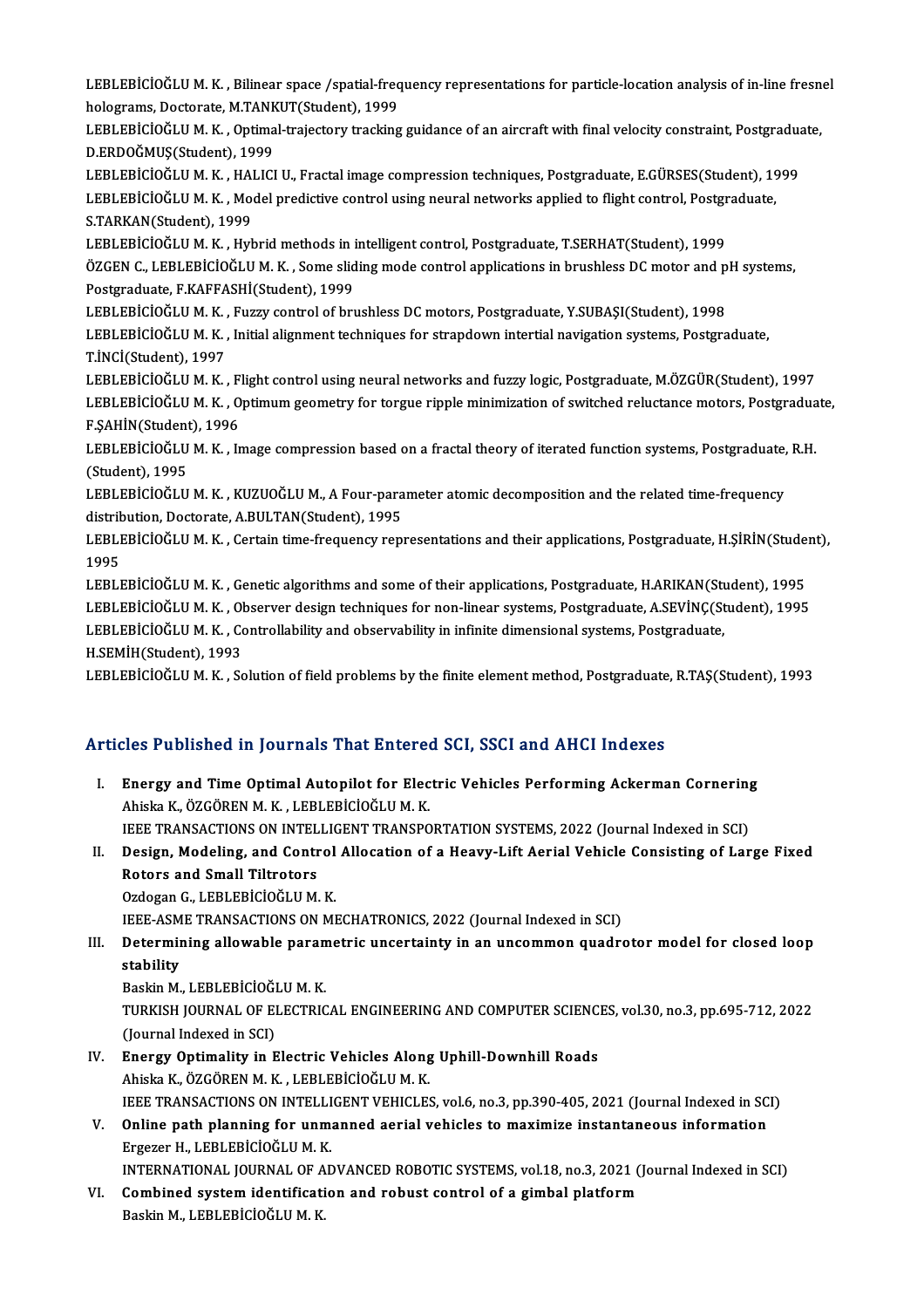TURKISH JOURNAL OF ELECTRICAL ENGINEERING AND COMPUTER SCIENCES, vol.29, no.4, pp.2247-2262, 2021<br>(Jaunnal Indoved in SCI) TURKISH JOURNAL OF EI<br>(Journal Indexed in SCI)<br>Identification of Physi TURKISH JOURNAL OF ELECTRICAL ENGINEERING AND COMPUTER SCIENCES, vol.2<br>(Journal Indexed in SCI)<br>VII. Identification of Physical Helicopter Models Using Subspace Identification<br>Avriegly S. KUTAV A.T. Leblabisiegly K.

- (Journal Indexed in SCI)<br>VII. Identification of Physical Helicopter Models Using Subspace Identification<br>Avcioglu S., KUTAY A.T., Leblebicioglu K. Identification of Physical Helicopter Models Using Subspace Identification<br>Avcioglu S., KUTAY A. T. , Leblebicioglu K.<br>JOURNAL OF THE AMERICAN HELICOPTER SOCIETY, vol.65, no.2, 2020 (Journal Indexed in SCI)<br>Experimental te
- VIII. Experimental test of vision-based navigation and system identification of an unmanned underwater SURNAL OF THE AMERICAN HELICOPTER SOCINTY<br>Experimental test of vision-based navigation<br>survey vehicle (SAGA) for the yaw motion<br>reads represence in Mark Fee F survey vehicle (SAGA) for the yaw motion<br>Kartal S.K., LEBLEBİCİOĞLUM.K., Ege E. survey vehicle (SAGA) for the yaw motion<br>Kartal S. K. , LEBLEBİCİOĞLU M. K. , Ege E.<br>TRANSACTIONS OF THE INSTITUTE OF MEASUREMENT AND CONTROL, vol.41, no.8, pp.2160-2170, 2019 (Journal<br>Indexed in SCD. Kartal S. K. , LEE<br>TRANSACTIONS<br>Indexed in SCI)<br>Computerized TRANSACTIONS OF THE INSTITUTE OF MEASUREMENT AND CONTROL, vol.41, no.8, pp.2160-2170, 2019 (Jo<br>Indexed in SCI)<br>IX. Computerized hybrid decision-making system for hormone replacement therapy in menopausal<br>women
	- Indexed<br>Comput<br>women<br><sup>Possk H</sup> Computerized hybrid decision-making system for horme<br>women<br>Bacak H.Ö. , LEBLEBİCİOĞLU M. K. , TANAÇAN A., BEKSAÇ M. S.<br>TECHNOLOCY AND HEALTH CARE vol 27 no 1 nn 49 59 2019

women<br>Bacak H. Ö. , LEBLEBİCİOĞLU M. K. , TANAÇAN A., BEKSAÇ M. S.<br>TECHNOLOGY AND HEALTH CARE, vol.27, no.1, pp.49-59, 2019 (Journal Indexed in SCI)<br>Computerized prodiction system for the route of delivery (yeginel birth y

- Bacak H. Ö., LEBLEBİCİOĞLU M. K., TANAÇAN A., BEKSAÇ M. S.<br>TECHNOLOGY AND HEALTH CARE, vol.27, no.1, pp.49-59, 2019 (Journal Indexed in SCI)<br>X. Computerized prediction system for the route of delivery (vaginal birth versus TECHNOLOGY AND HEALTH CARE, vol.27, no.1, pp.49-59,<br>Computerized prediction system for the route of d<br>BEKSAÇ M. S., TANAÇAN A., Bacak H. O. , Leblebicioglu K.<br>JOUPNAL OF PERINATAL MEDICINE vol.46, no.8, np.991. Computerized prediction system for the route of delivery (vaginal birth versus ce<br>BEKSAÇ M. S., TANAÇAN A., Bacak H. O. , Leblebicioglu K.<br>JOURNAL OF PERINATAL MEDICINE, vol.46, no.8, pp.881-884, 2018 (Journal Indexed in S BEKSAÇ M. S., TANAÇAN A., Bacak H. O., Leblebicioglu K.<br>JOURNAL OF PERINATAL MEDICINE, vol.46, no.8, pp.881-884, 2018<br>XI. Time series classification with feature covariance matrices<br>Ergezer H., Leblebicioglu K. JOURNAL OF PERINATAL MEDICINE, vol.46, no.8, pp.881-884, 2018 (Journal Indexed in SCI)
- Time series classification with feature covariance matrices<br>Ergezer H., Leblebicioglu K.<br>KNOWLEDGE AND INFORMATION SYSTEMS, vol.55, no.3, pp.695-718, 2018 (Journal Indexed in SCI)<br>Eunerimental test of the assustie based ne
- XII. Experimental test of the acoustic-based navigation and system identification of an unmanned underwater survey vehicle (SAGA) KNOWLEDGE AND INFORMATION SYST<br>Experimental test of the acoustic-b.<br>underwater survey vehicle (SAGA)<br>KARTAL S. LEPLERICOČLUM K. EGA Experimental test of the acoustic-based<br>underwater survey vehicle (SAGA)<br>KARTAL S., LEBLEBİCİOĞLUM.K. , Ege E.<br>TRANSACTIONS OF THE INSTITUTE OF M underwater survey vehicle (SAGA)<br>KARTAL S., LEBLEBİCİOĞLU M. K. , Ege E.<br>TRANSACTIONS OF THE INSTITUTE OF MEASUREMENT AND CONTROL, vol.40, no.8, pp.2476-2487, 2018 (Journal

KARTAL S., LEB<br>TRANSACTIONS<br>Indexed in SCI)<br>Sonson fusion TRANSACTIONS OF THE INSTITUTE OF MEASUREMENT AND CONTROL, vol.40, no.8, pp.2476<br>Indexed in SCI)<br>XIII. Sensor fusion, sensitivity analysis and calibration in shooter localization systems<br>Alman C. Senmer T. Orugur O. Basil

- Indexed in SCI)<br>Sensor fusion, sensitivity analysis and calibration in shoot<br>Akman C., Sonmez T., Ozugur O., Basil A. B. , LEBLEBİCİOĞLU M. K.<br>SENSORS AND ACTUATORS A RHYSICAL 312|271 np 66.75.2019 Sensor fusion, sensitivity analysis and calibration in shooter localization system<br>Akman C., Sonmez T., Ozugur O., Basil A. B. , LEBLEBİCİOĞLU M. K.<br>SENSORS AND ACTUATORS A-PHYSICAL, vol.271, pp.66-75, 2018 (Journal Indexe Akman C., Sonmez T., Ozugur O., Basil A. B., LEBLEBICIOĞLU M. K.<br>SENSORS AND ACTUATORS A-PHYSICAL, vol.271, pp.66-75, 2018 (<br>XIV. Autopilot Design for Vehicle Cornering Through Icy Roads<br>Abiska K. ÖZGÖBEN M. K., LEBLEBICIO
- SENSORS AND ACTUATORS A-PHYSICAL, vol.271,<br><mark>Autopilot Design for Vehicle Cornering Thr</mark><br>Ahiska K., ÖZGÖREN M. K. , LEBLEBİCİOĞLU M. K.<br>JEEE TRANSACTIONS ON VEHICIH AR TECHNOLO Autopilot Design for Vehicle Cornering Through Icy Roads<br>Ahiska K., ÖZGÖREN M. K. , LEBLEBİCİOĞLU M. K.<br>IEEE TRANSACTIONS ON VEHICULAR TECHNOLOGY, vol.67, no.3, pp.1867-1880, 2018 (Journal Indexed in SCI)<br>Computerized pred Ahiska K., ÖZGÖREN M. K., LEBLEBİCİOĞLU M. K.<br>IEEE TRANSACTIONS ON VEHICULAR TECHNOLOGY, vol.67, no.3, pp.1867-1880, 2018 (Journal Indexed in SCI)<br>XV. Computerized prediction system for the route of delivery (vaginal birth
- IEEE TRANSACTIONS ON VEHICULAR TECHNOLOGY, vol.67, no.<br>Computerized prediction system for the route of deliver<br>BEKSAÇ M. S. , TANAÇAN A., Bacak H. Ö. , LEBLEBİCİOĞLU M. K.<br>Journal Of Beringtal Medicine, 2018 (Journal Indov XV. Computerized prediction system for the route of delivery (vaginal birth versus cesarean section)<br>BEKSAÇ M. S., TANAÇAN A., Bacak H. Ö., LEBLEBİCİOĞLU M. K.<br>Journal Of Perinatal Medicine, 2018 (Journal Indexed in SCI) BEKSAÇ M. S., TANAÇAN A., Bacak H. Ö., LEBLEBİCİOĞLU M. K.<br>Journal Of Perinatal Medicine, 2018 (Journal Indexed in SCI)<br>XVI. Optimal energy allocation policies for a high altitude flying wireless access point<br>Coran E.T. Er
- Journal Of Perinatal Medicine, 2018 (Journal Indexed in SCI)<br>Optimal energy allocation policies for a high altitude flying w<br>Ceran E. T. , Erkilic T., UYSAL BIYIKOĞLU E., GİRİCİ T., Leblebicioglu K.<br>TRANSACTIONS ON EMERCIN Optimal energy allocation policies for a high altitude flying wireless access point<br>Ceran E. T. , Erkilic T., UYSAL BIYIKOĞLU E., GİRİCİ T., Leblebicioglu K.<br>TRANSACTIONS ON EMERGING TELECOMMUNICATIONS TECHNOLOGIES, vol.28 Cera<br>TRAI<br>SCI)<br>Bob TRANSACTIONS ON EMERGING TELECOMMUNICATIONS TECHNOLOGIES, vol.28, no<br>SCI)<br>XVII. Robust control for line-of-sight stabilization of a two-axis gimbal system<br>Packin M. Loblobisiastly K
- SCI)<br>XVII. Robust control for line-of-sight stabilization of a two-axis gimbal system<br>Baskin M., Leblebicioglu K. Robust control for line-of-sight stabilization of a two-axis gimbal system<br>Baskin M., Leblebicioglu K.<br>TURKISH JOURNAL OF ELECTRICAL ENGINEERING AND COMPUTER SCIENCES, vol.25, no.5, pp.3839-3854, 2017<br>(Journal Indoved in S Baskin M., Leblebicioglu<br>TURKISH JOURNAL OF EI<br>(Journal Indexed in SCI)<br>Dosian and analysis of TURKISH JOURNAL OF ELECTRICAL ENGINEERING AND COMPUTER SCIENCES, vol<br>(Journal Indexed in SCI)<br>XVIII. Design and analysis of a mode-switching micro unmanned aerial vehicle<br>Coltist E LEPLERICIOČLUM V

# (Journal Indexed in SCI)<br>Design and analysis of a mo<br>Cakici F., LEBLEBİCİOĞLU M. K.<br>INTERNATIONAL IOURNAL OF Cakici F., LEBLEBİCİOĞLU M. K.<br>INTERNATIONAL JOURNAL OF MICRO AIR VEHICLES, vol.8, no.4, pp.221-229, 2016 (Journal Indexed in SCI)

### XIX. State estimation of transient flowin gas pipelines by a Kalman filter-based estimator DURGUT İ., LEBLEBİCİOĞLU M. K. State estimation of transient flow in gas pipelines by a Kalman filter-based estimator<br>DURGUT İ., LEBLEBİCİOĞLU M. K.<br>JOURNAL OF NATURAL GAS SCIENCE AND ENGINEERING, vol.35, pp.189-196, 2016 (Journal Indexed in SCI)<br>Coordi DURGUT İ., LEBLEBİCİOĞLU M. K.<br>JOURNAL OF NATURAL GAS SCIENCE AND EN<br>XX. Coordinated guidance for multiple UAVs

JOURNAL OF NATURAL GAS SCIENCE AND ENGINEE<br>Coordinated guidance for multiple UAVs<br>Cakici F., Ergezer H., Irmak U., LEBLEBİCİOĞLU M. K.<br>TRANSACTIONS OF THE INSTITUTE OF MEASUREME XX. Coordinated guidance for multiple UAVs<br>Cakici F., Ergezer H., Irmak U., LEBLEBICIOĞLU M. K.<br>TRANSACTIONS OF THE INSTITUTE OF MEASUREMENT AND CONTROL, vol.38, no.5, pp.593-601, 2016 (Journal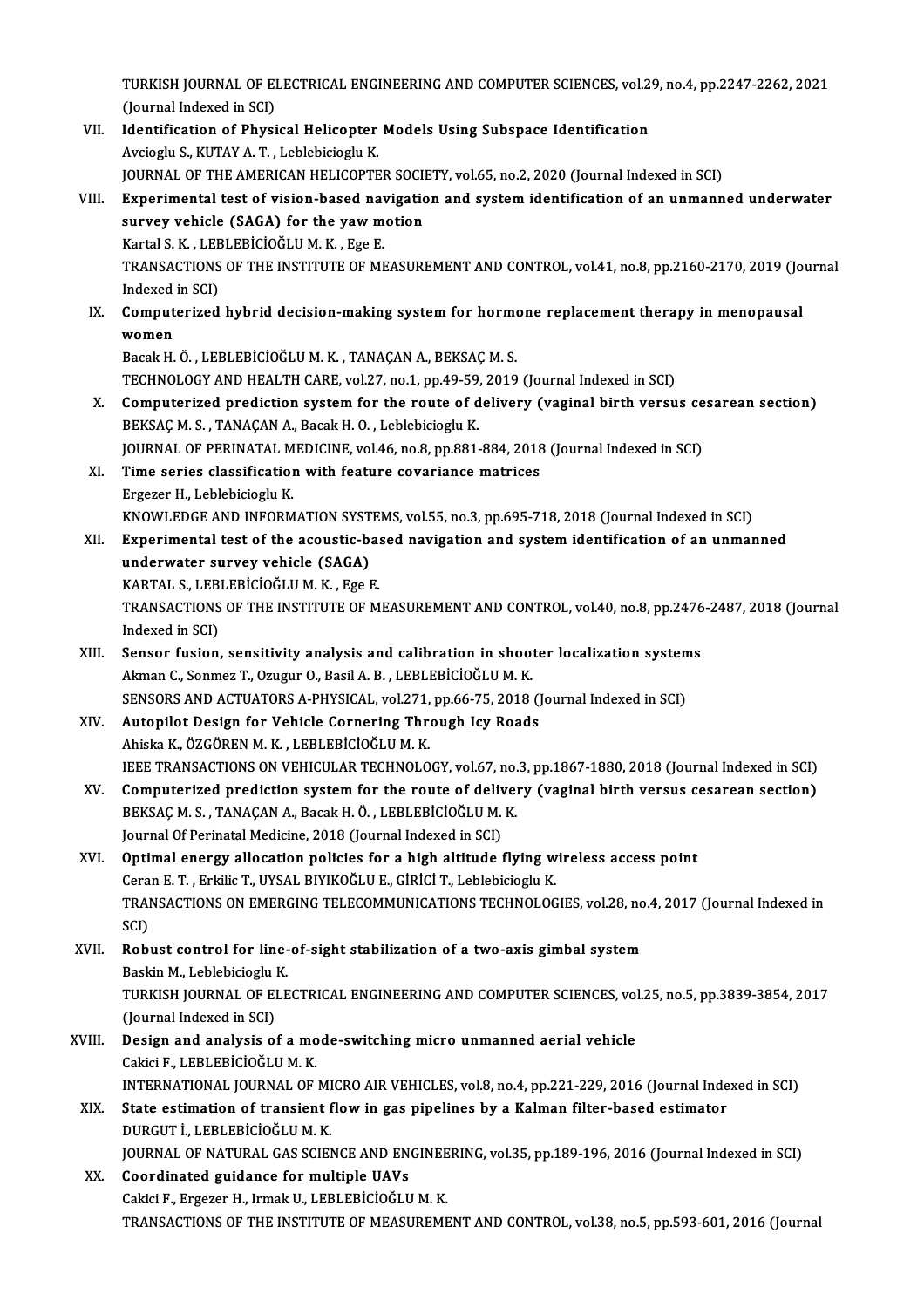- Indexed in SCI) Indexed in SCI)<br>XXI. Frequency response function measurement and parametric SISO system modelling of a gyro-<br>stabilized infrazed cleatre antic gimbel system Indexed in SCI)<br>Frequency response function measurement and<br>stabilized infrared electro optic gimbal system<br>Ordegan C. Leblebisiegly K stabilized infrared electro optic gimbal system<br>Ozdogan G., Leblebicioglu K. stabilized infrared electro optic gimbal system<br>Ozdogan G., Leblebicioglu K.<br>TRANSACTIONS OF THE INSTITUTE OF MEASUREMENT AND CONTROL, vol.38, no.5, pp.512-528, 2016 (Journal<br>Indoved in SCD. Ozdogan G., Leb<br>TRANSACTIONS<br>Indexed in SCI)<br>Annrovimatio TRANSACTIONS OF THE INSTITUTE OF MEASUREMENT AND CONTROL, vol.38, no.<br>Indexed in SCI)<br>XXII. Approximation based curvilinear local search for optimization problems<br>Vaman F. VII MAZ A. F. Loblobisiagly K. Indexed in SCI)<br>XXII. Approximation based curvilinear local search for optimization problems<br>Yaman F., YILMAZ A. E. , Leblebicioglu K. Approximation based curvilinear local search for optimization problems<br>Yaman F., YILMAZ A. E. , Leblebicioglu K.<br>ENGINEERING COMPUTATIONS, vol.33, no.2, pp.482-506, 2016 (Journal Indexed in SCI)<br>A now systematic and florib Yaman F., YILMAZ A. E. , Leblebicioglu K.<br>ENGINEERING COMPUTATIONS, vol.33, no.2, pp.482-506, 2016 (Journal Indexed in SCI)<br>XXIII. A new systematic and flexible method for developing hierarchical decision-making models<br>PEL ENGINEERING COMPUTATIONS, v<br>A new systematic and flexible<br>BELDEK U., LEBLEBİCİOĞLU M. K.<br>TURKISH JOURNAL OF ELECTRICA A new systematic and flexible method for developing hierarchical decision-making models<br>BELDEK U., LEBLEBICIOĞLU M. K.<br>TURKISH JOURNAL OF ELECTRICAL ENGINEERING AND COMPUTER SCIENCES, vol.23, no.1, pp.279-297, 2015<br>(Jaurna BELDEK U., LEBLEBİCİOĞLU M. K.<br>TURKISH JOURNAL OF ELECTRICAL ENGINEERING AND COMPUTER SCIENCES, vol.23, no.1, pp.279-297, 2015<br>(Journal Indexed in SCI) TURKISH JOURNAL OF ELECTRICAL ENGINEERING AND COMPUTER SCIENCES, vol.23, no.1, pp.279-297, 2<br>(Journal Indexed in SCI)<br>XXIV. 2D high-frequency forward-looking sonar simulator based on continuous surfaces approach<br>See H. Leb (Journal Indexed in SCI)<br>2D high-frequency forward-looking<br>Sac H., Leblebicioglu K., Bozdagi Akar G.<br>TURKISH JOURNAL OF ELECTRICAL ENG 2D high-frequency forward-looking sonar simulator based on continuous surfaces approach<br>Sac H., Leblebicioglu K., Bozdagi Akar G.<br>TURKISH JOURNAL OF ELECTRICAL ENGINEERING AND COMPUTER SCIENCES, vol.23, pp.2289-2303, 2015<br> Sac H., Leblebicioglu K., B<br>TURKISH JOURNAL OF EI<br>(Journal Indexed in SCI)<br>Ontimol control of a b TURKISH JOURNAL OF ELECTRICAL ENGINEERING AND COMPUTER S<br>(Journal Indexed in SCI)<br>XXV. Optimal control of a half-circular compliant legged monopod<br>AXDIN Y O. SARANLLA VAZICIOČLUV, SARANLLU, LEBLERICIOCLI (Journal Indexed in SCI)<br>Optimal control of a half-circular compliant legged monopod<br>AYDIN Y. O. , SARANLI A., YAZICIOĞLU Y., SARANLI U., LEBLEBICIOGLU K. CONTROL ENGINEERING PRACTICE, vol.33, pp.10-21, 2014 (Journal Indexed in SCI) AYDIN Y. O. , SARANLI A., YAZICIOĞLU Y., SARANLI U., LEBLEBICIOGLU K.<br>CONTROL ENGINEERING PRACTICE, vol.33, pp.10-21, 2014 (Journal Indexed in SCI)<br>XXVI. A New Method Based on Adaptive Discrete Wavelet Entropy Energy and N CONTROL ENGINEERING PRACTICE, vol.33, pp.10-21, 2014 (Journal Indexed in SCI)<br>A New Method Based on Adaptive Discrete Wavelet Entropy Energy and Neural Network Classifier<br>(ADWEENN) for Recognition of Urine Cells from Micro A New I<br>(ADWE)<br>Scaling<br>Avg D J (ADWEENN) for Recognition of Urine Cells from Microscopic Images Independent of Rotation and<br>Scaling<br>Avcı D., LEBLEBİCİOĞLU M. K. , POYRAZ M., DOĞANTEKİN E. Scaling<br>Avcı D., LEBLEBİCİOĞLU M. K. , POYRAZ M., DOĞANTEKİN E.<br>JOURNAL OF MEDICAL SYSTEMS, vol.38, no.2, 2014 (Journal Indexed in SCI)<br>Annrevimeting the entimal manning for weapon target essignment l Avcı D., LEBLEBİCİOĞLU M. K., POYRAZ M., DOĞANTEKİN E.<br>JOURNAL OF MEDICAL SYSTEMS, vol.38, no.2, 2014 (Journal Indexed in SCI)<br>XXVII. Approximating the optimal mapping for weapon target assignment by fuzzy reasoning<br>Sa **JOURNAL OF MEDICAL SYST<br>Approximating the optime<br>Sahin M. A. , Leblebicioglu K.<br>INFORMATION SCIENCES** vo Approximating the optimal mapping for weapon target assignment<br>Sahin M. A. , Leblebicioglu K.<br>INFORMATION SCIENCES, vol.255, pp.30-44, 2014 (Journal Indexed in SCI)<br>2D Beth Blanning for Multiple HAVs for Mayimum Informatio Sahin M. A. , Leblebicioglu K.<br>INFORMATION SCIENCES, vol.255, pp.30-44, 2014 (Journal Indexed in SCI)<br>XXVIII. 3D Path Planning for Multiple UAVs for Maximum Information Collection INFORMATION SCIENCES, v<br>3D Path Planning for Mu<br>Ergezer H., Leblebicioglu K.<br>JOUPNAL OF INTELLICENT Ergezer H., Leblebicioglu K.<br>JOURNAL OF INTELLIGENT & ROBOTIC SYSTEMS, vol.73, pp.737-762, 2014 (Journal Indexed in SCI) Ergezer H., Leblebicioglu K.<br>JOURNAL OF INTELLIGENT & ROBOTIC SYSTEMS, vol.73, pp.737-762, 2014 (Journal<br>XXIX. Proportional Fair Resource Allocation on an Energy Harvesting Downlink<br>Telebistic N. Cipici T. UVSAL PIVIKOČLU JOURNAL OF INTELLIGENT & ROBOTIC SYSTEMS, vol.73, pp<br>Proportional Fair Resource Allocation on an Energy<br>Tekbiyik N., GİRİCİ T., UYSAL BIYIKOĞLU E., Leblebicioglu K.<br>JEEE TRANSACTIONS ON WIRELESS COMMUNICATIONS vol Proportional Fair Resource Allocation on an Energy Harvesting Downlink<br>Tekbiyik N., GİRİCİ T., UYSAL BIYIKOĞLU E., Leblebicioglu K.<br>IEEE TRANSACTIONS ON WIRELESS COMMUNICATIONS, vol.12, no.4, pp.1699-1711, 2013 (Journal In Tekbiyik N., GİRİCİ T., UYSAL BIYIKOĞLU E., Leblebicioglu K.<br>IEEE TRANSACTIONS ON WIRELESS COMMUNICATIONS, vol.12, no.4,<br>XXX. Path Planning for UAVs for Maximum Information Collection IEEE TRANSACTIONS ON WIRELE<br>Path Planning for UAVs for M:<br>Ergezer H., LEBLEBİCİOĞLU M. K.<br>IEEE TRANSACTIONS ON AEROSP Path Planning for UAVs for Maximum Information Collection<br>Ergezer H., LEBLEBİCİOĞLU M. K.<br>IEEE TRANSACTIONS ON AEROSPACE AND ELECTRONIC SYSTEMS, vol.49, no.1, pp.502-520, 2013 (Journal<br>Indoved in SCD. Ergezer H., LEB<br>IEEE TRANSACI<br>Indexed in SCI)<br>Erom classis c IEEE TRANSACTIONS ON AEROSPACE AND ELECTRONIC SYSTEMS, vol.49, no.1, pp.502-520, 2013 (Jour<br>Indexed in SCI)<br>XXXI. From classic observability to a simple fuzzy observability for fuzzy discrete-event systems<br>VILIC E. Loblobi Indexed in SCI)<br>From classic observability to a simple fuzzy observability for fuzzy discrete-event systems<br>KILIÇ E., Leblebicioglu K. From classic observability to a simple fuzzy observability for fuzzy d<br>KILIÇ E., Leblebicioglu K.<br>INFORMATION SCIENCES, vol.187, pp.224-232, 2012 (Journal Indexed in SCI)<br>INFERCEDE: An alsonithmic annuageb to naturalised s XXXII. INtERCEDE: An algorithmic approach to networked control system design INFORMATION SCIENCES, vol.187, pp.2<br>INtERCEDE: An algorithmic appro:<br>Senol S., Leblebicioglu K., Schmidt E. G.<br>JOUPMAL OF NETWOPK AND COMBUT JOURNAL OF NETWORK AND COMPUTER APPLICATIONS, vol.34, no.4, pp.1326-1341, 2011 (Journal Indexed in SCI) Senol S., Leblebicioglu K., Schmidt E. G. JOURNAL OF NETWORK AND COMPUTER APPLICATIONS, vol.34, no.4, pp.1326-1341, 201<br>SCI)<br>XXXIII. Kalman filtering based approach for light flicker evaluation of power systems<br>X999 N. Selen Q. Leblebisiesch: K SCI)<br><mark>Kalman filtering based appro</mark>:<br>Kose N., Salor O., Leblebicioglu K.<br>IET CENER ATION TRANSMISSION Kalman filtering based approach for light flicker evaluation of power systems<br>Kose N., Salor O., Leblebicioglu K.<br>IET GENERATION TRANSMISSION & DISTRIBUTION, vol.5, no.1, pp.57-69, 2011 (Journal Indexed in SCI)<br>A Complexit Kose N., Salor O., Leblebicioglu K.<br>IET GENERATION TRANSMISSION & DISTRIBUTION, vol.5, no.1, pp.57-69, 2011<br>XXXIV. A Complexity-Reduced ML Parametric Signal Reconstruction Method
- **IET GENERATION TRANSMISSION & DISTRIBUTION<br>A Complexity-Reduced ML Parametric Signal<br>Deprem Z., Leblebicioglu K., ARIKAN O., ÇETİN A. E.<br>EURASIR JOURNAL ON ADVANCES IN SICNAL BROQ** A Complexity-Reduced ML Parametric Signal Reconstruction Method<br>Deprem Z., Leblebicioglu K., ARIKAN O., ÇETİN A. E.<br>EURASIP JOURNAL ON ADVANCES IN SIGNAL PROCESSING, 2011 (Journal Indexed in SCI)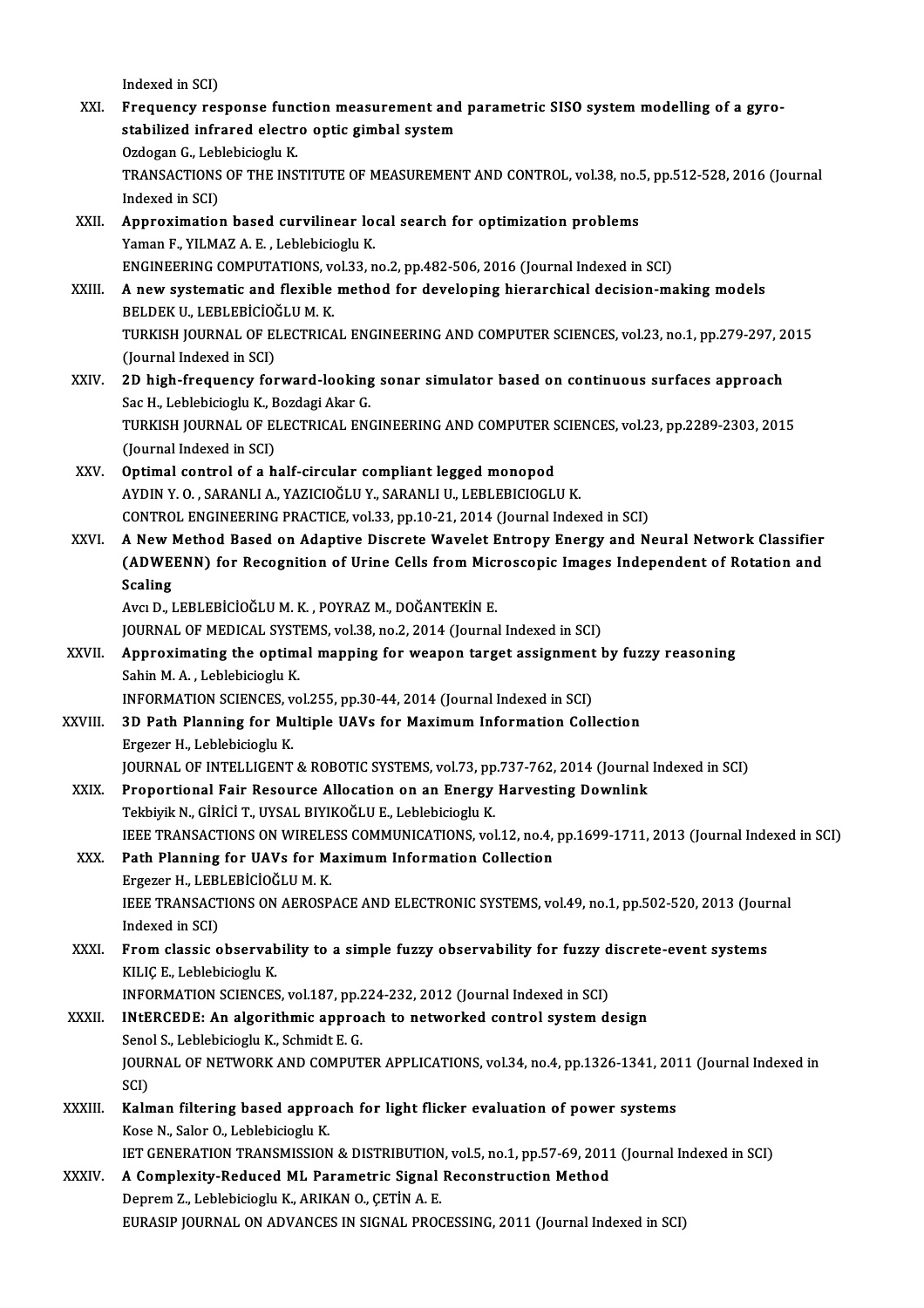| <b>XXXV</b>   | Interharmonics analysis of power signals with fundamental frequency deviation using Kalman                 |
|---------------|------------------------------------------------------------------------------------------------------------|
|               | filtering                                                                                                  |
|               | Köse N., Salor O., LEBLEBİCİOĞLU M. K.                                                                     |
|               | ELECTRIC POWER SYSTEMS RESEARCH, vol.80, no.9, pp.1145-1153, 2010 (Journal Indexed in SCI)                 |
| XXXVI.        | Neural network method for direction of arrival estimation with uniform cylindrical microstrip patch        |
|               | array                                                                                                      |
|               | Caylar S., Dural G., Leblebicioglu K.                                                                      |
|               | IET MICROWAVES ANTENNAS & PROPAGATION, vol.4, no.2, pp.153-161, 2010 (Journal Indexed in SCI)              |
| <b>XXXVII</b> | Local decision making and decision fusion in hierarchical levels                                           |
|               | BELDEK U., LEBLEBICIOĞLU M. K.                                                                             |
|               | TOP, vol.17, no.1, pp.44-69, 2009 (Journal Indexed in SCI)                                                 |
| XXXVIII.      | Free gait generation with reinforcement learning for a six-legged robot                                    |
|               | Erden M.S., Leblebicioglu K.                                                                               |
|               | ROBOTICS AND AUTONOMOUS SYSTEMS, vol.56, no.3, pp.199-212, 2008 (Journal Indexed in SCI)                   |
| <b>XXXIX</b>  | Analysis of wave gaits for energy efficiency                                                               |
|               | Erden M. S., Leblebicioglu K.                                                                              |
|               | AUTONOMOUS ROBOTS, vol.23, no.3, pp.213-230, 2007 (Journal Indexed in SCI)                                 |
| XL.           | High-frequency loss calculation in a smooth rotor induction motor using FEM                                |
|               | Ertan H. B., Leblebicioglu K., Avenoglu B., Pirgaip M.                                                     |
|               | IEEE TRANSACTIONS ON ENERGY CONVERSION, vol.22, no.3, pp.566-575, 2007 (Journal Indexed in SCI)            |
| XLI.          | Torque distribution in a six-legged robot                                                                  |
|               | Erden M. S., Leblebicioglu K.                                                                              |
|               | IEEE TRANSACTIONS ON ROBOTICS, vol.23, no.1, pp.179-186, 2007 (Journal Indexed in SCI)                     |
| XLII.         | Strategy creation, decomposition and distribution in particle navigation                                   |
|               | Beldek U., Leblebicioglu K.                                                                                |
|               | INFORMATION SCIENCES, vol.177, no.3, pp.755-770, 2007 (Journal Indexed in SCI)                             |
| XLIII.        | A new neural network approach to the target tracking problem with smart structure                          |
|               | Caylar S., Leblebicioglu K., Dural G.                                                                      |
|               | RADIO SCIENCE, vol.41, no.5, 2006 (Journal Indexed in SCI)                                                 |
| XLIV.         | Fault diagnosis with dynamic fuzzy discrete event system approach<br>Kilic E., Karasu C., Leblebicioglu K. |
|               | ARTIFICIAL INTELLIGENCE AND NEURAL NETWORKS, vol.3949, pp.117-124, 2006 (Journal Indexed in SCI)           |
| XLV.          | Refining the progressive multiple sequence alignment score using genetic algorithms                        |
|               | Ergezer H., Leblebicioglu K.                                                                               |
|               | ARTIFICIAL INTELLIGENCE AND NEURAL NETWORKS, vol.3949, pp.177-184, 2006 (Journal Indexed in SCI)           |
| XLVI.         | State estimator design for multicomponent batch distillation columns                                       |
|               | Yildiz U., Gurkan U., Ozgen C., Leblebicioglu K.                                                           |
|               | CHEMICAL ENGINEERING RESEARCH & DESIGN, vol.83, pp.433-444, 2005 (Journal Indexed in SCI)                  |
| XLVII.        | Artificial neural network estimator design for the inferential model predictive control of an              |
|               | industrial distillation column                                                                             |
|               | Bahar A., Ozgen C., Leblebicioglu K., Halici U.                                                            |
|               | INDUSTRIAL & ENGINEERING CHEMISTRY RESEARCH, vol.43, no.19, pp.6102-6111, 2004 (Journal Indexed in SCI)    |
| XLVIII.       | Time-frequency analysis of visual evoked potentials for interhemispheric transfer time and                 |
|               | proportion in callosal fibers of different diameters                                                       |
|               | ULUSOY PARNAS İ., HALICI U., NALÇACI E., ANAÇ i., LEBLEBİCİOĞLU M. K., EROĞLU c.                           |
|               | BIOLOGICAL CYBERNETICS, vol.90, no.4, pp.291-301, 2004 (Journal Indexed in SCI)                            |
| XLIX.         | Multi-agent system-based fuzzy controller design with genetic tuning for a mobile manipulator robot        |
|               | in the hand over task                                                                                      |
|               | Erden M., Leblebicioglu K., Halici U.                                                                      |
|               | JOURNAL OF INTELLIGENT & ROBOTIC SYSTEMS, vol.39, no.3, pp.287-306, 2004 (Journal Indexed in SCI)          |
| L.            | Application of genetic algorithms to geometry optimization of microclusters: A comparative study of        |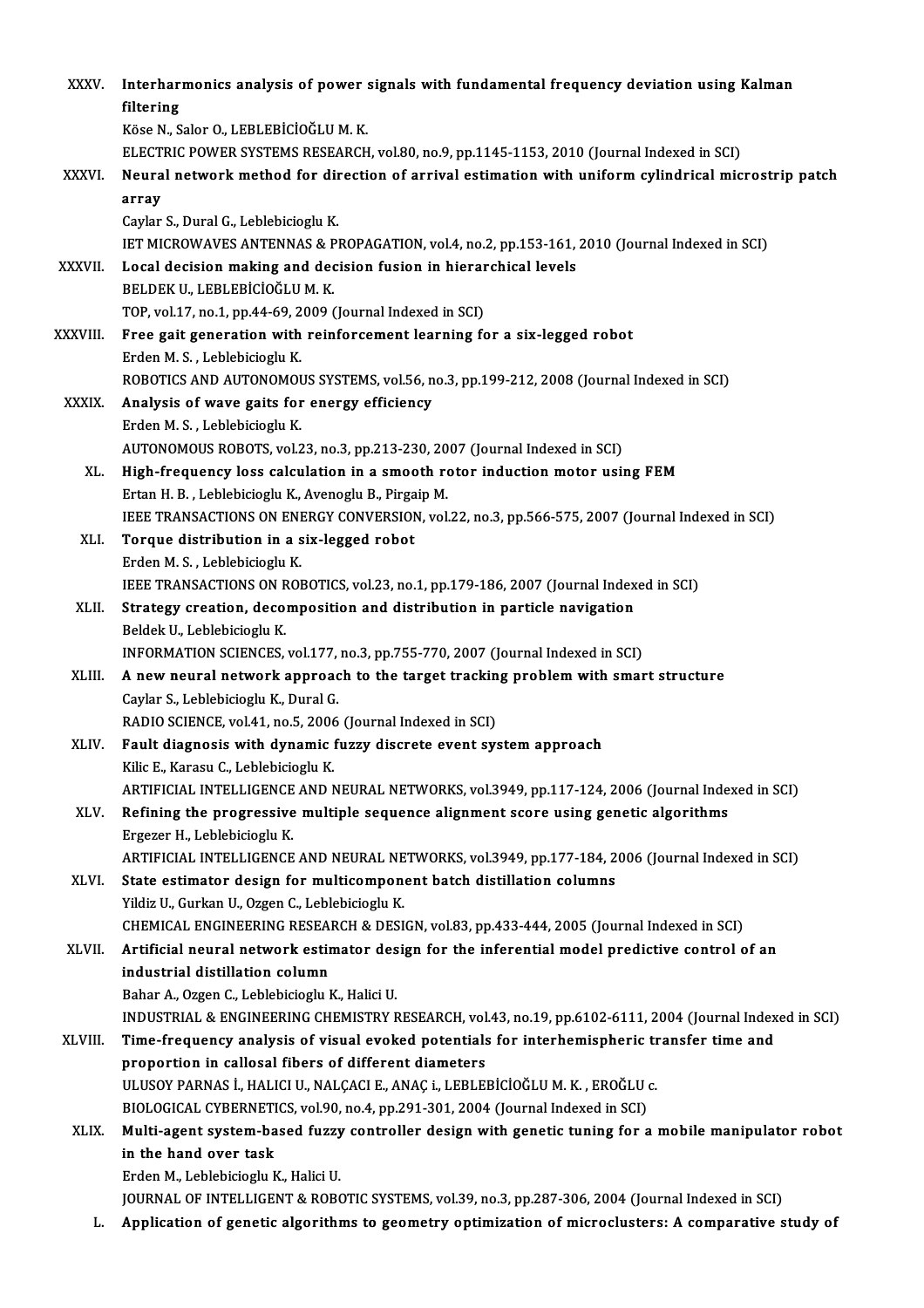|        | empirical potential energy functions for silicon                                                                                                                              |
|--------|-------------------------------------------------------------------------------------------------------------------------------------------------------------------------------|
|        | Erkoc S., Leblebicioglu K., Halici U.                                                                                                                                         |
|        | MATERIALS AND MANUFACTURING PROCESSES, vol.18, no.3, pp.329-339, 2003 (Journal Indexed in SCI)                                                                                |
| LI.    | Infinite dimensional Hopfield neural networks                                                                                                                                 |
|        | Leblebicioglu K., Halici U., Celebi O.                                                                                                                                        |
|        | NONLINEAR ANALYSIS-THEORY METHODS & APPLICATIONS, vol.47, no.9, pp.5807-5813, 2001 (Journal Indexed in                                                                        |
|        | SCI)                                                                                                                                                                          |
| LII.   | Optimum geometry for torque ripple minimization of switched reluctance motors                                                                                                 |
|        | Sahin F., Ertan H., Leblebicioglu K.                                                                                                                                          |
|        | IEEE TRANSACTIONS ON ENERGY CONVERSION, vol.15, no.1, pp.30-39, 2000 (Journal Indexed in SCI)                                                                                 |
| LIII.  | Use of computationally efficient method of moments in the optimization of printed antennas                                                                                    |
|        | Alatan L., Aksun M., Leblebicioglu K., Birand M.                                                                                                                              |
|        | IEEE TRANSACTIONS ON ANTENNAS AND PROPAGATION, vol.47, no.4, pp.725-732, 1999 (Journal Indexed in SCI)                                                                        |
| LIV.   | Electromagnetic Target Classification using time frequency analysis and neural networks                                                                                       |
|        | SAYAN G., LEBLEBİCİOĞLU M. K., İNCE T.                                                                                                                                        |
| LV.    | Microwave And Optical Technology Letters, vol.21, pp.63-69, 1999 (Journal Indexed in SCI Expanded)<br>Input signal shaping for target identification using genetic algorithms |
|        | SAYAN G., LEBLEBİCİOĞLU M. K., İNAN S.                                                                                                                                        |
|        | Microwave And Optical Technology Letters, vol.17, pp.128-132, 1998 (Journal Indexed in SCI Expanded)                                                                          |
| LVI.   | Design optimization of variable frequency driven three-phase induction motors                                                                                                 |
|        | Ertan B., Leblebicioglu K., Simsir B., Hamarat S., Cekic A., Pirgaip M.                                                                                                       |
|        | COMPEL-THE INTERNATIONAL JOURNAL FOR COMPUTATION AND MATHEMATICS IN ELECTRICAL AND                                                                                            |
|        | ELECTRONIC ENGINEERING, vol.17, pp.135-140, 1998 (Journal Indexed in SCI)                                                                                                     |
| LVII.  | Infinite dimensional radial basis function neural networks for nonlinear transformations on function                                                                          |
|        | spaces                                                                                                                                                                        |
|        | Leblebicioglu K., Halici U.                                                                                                                                                   |
|        | NONLINEAR ANALYSIS-THEORY METHODS & APPLICATIONS, vol.30, no.3, pp.1649-1654, 1997 (Journal Indexed in                                                                        |
|        | SCI)                                                                                                                                                                          |
| LVIII. | Kalman-filter-based observer design around optimal control policy for gas pipelines                                                                                           |
|        | Durgut I., Leblebicioglu K.                                                                                                                                                   |
|        | INTERNATIONAL JOURNAL FOR NUMERICAL METHODS IN FLUIDS, vol.24, no.2, pp.233-245, 1997 (Journal                                                                                |
|        | Indexed in SCI)                                                                                                                                                               |
| LIX.   | Infinite-dimensional multilayer perceptrons                                                                                                                                   |
|        | Kuzuoglu M., Leblebicioglu K.<br>IEEE TRANSACTIONS ON NEURAL NETWORKS, vol.7, no.4, pp.889-896, 1996 (Journal Indexed in SCI)                                                 |
| LX.    | Optimal control of gas pipelines via infinite-dimensional analysis                                                                                                            |
|        | Durgut İ., Leblebicioglu K.                                                                                                                                                   |
|        | INTERNATIONAL JOURNAL FOR NUMERICAL METHODS IN FLUIDS, vol.22, no.9, pp.867-879, 1996 (Journal                                                                                |
|        | Indexed in SCI)                                                                                                                                                               |
| LXI.   | Optimum geometry for torque ripple minimization of switched reluctance motors                                                                                                 |
|        | Sahin F., Ertan H., Leblebicioglu K.                                                                                                                                          |
|        | COMPEL-THE INTERNATIONAL JOURNAL FOR COMPUTATION AND MATHEMATICS IN ELECTRICAL AND                                                                                            |
|        | ELECTRONIC ENGINEERING, vol.14, no.4, pp.117-121, 1995 (Journal Indexed in SCI)                                                                                               |
| LXII.  | A METHOD FOR COMPARATIVE-EVALUATION OF EIT ALGORITHMS USING A STANDARD DATA SET                                                                                               |
|        | IDER Y., EYUBOGLU B., KUZUOGLU M., LEBLEBICIOGLU K., BAYSAL U., CAGLAR B., BIRGUL O.                                                                                          |
|        | PHYSIOLOGICAL MEASUREMENT, vol.16, 1995 (Journal Indexed in SCI)                                                                                                              |
| LXIII. | ANALYTIC AND SEMIANALYTIC SOLUTIONS IN ELECTRICAL-IMPEDANCE TOMOGRAPHY .2. 3-                                                                                                 |
|        | DIMENSIONAL PROBLEMS                                                                                                                                                          |
|        | PIDCOCK M., KUZUOGLU M., LEBLEBICIOGLU K.                                                                                                                                     |
|        | PHYSIOLOGICAL MEASUREMENT, vol.16, no.2, pp.91-110, 1995 (Journal Indexed in SCI)                                                                                             |
| LXIV.  | ANALYTIC AND SEMIANALYTIC SOLUTIONS IN ELECTRICAL-IMPEDANCE TOMOGRAPHY .1. 2-                                                                                                 |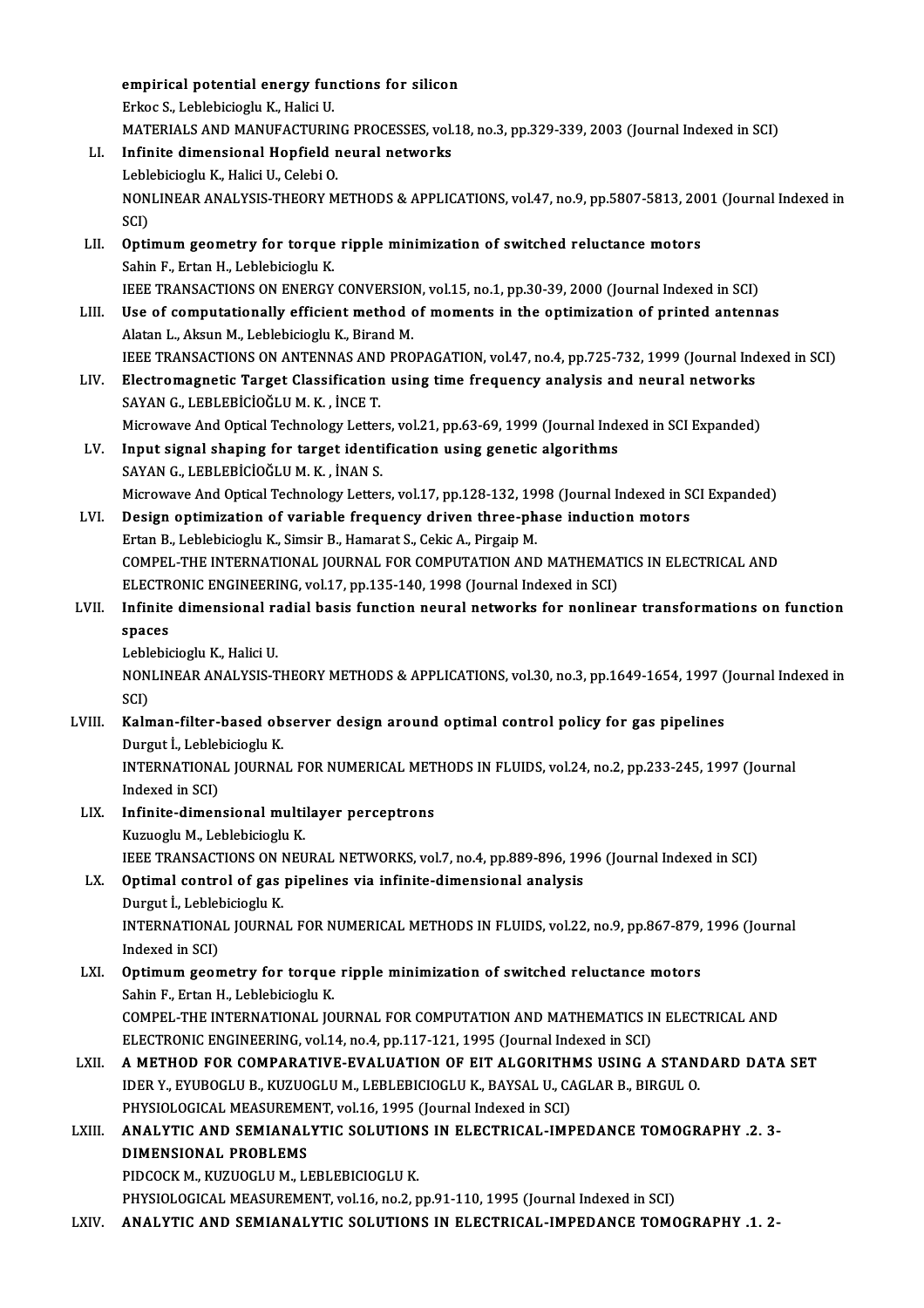DIMENSIONAL PROBLEMS

PIDCOCKM.,KUZUOĞLUM.,LEBLEBİCİOĞLUM.K.

DIMENSIONAL PROBLEMS<br>PIDCOCK M., KUZUOĞLU M., LEBLEBİCİOĞLU M. K.<br>PHYSIOLOGICAL MEASUREMENT, vol.16, no.2, pp.77-90, 1995 (Journal Indexed in SCI)<br>A. EAST IMACE RECONSTRUCTION ALCORITUM FOR ELECTRICAL IMPERANCE

# PIDCOCK M., KUZUOĞLU M., LEBLEBİCİOĞLU M. K.<br>PHYSIOLOGICAL MEASUREMENT, vol.16, no.2, pp.77-90, 1995 (Journal Indexed in SCI)<br>LXV. — A FAST IMAGE-RECONSTRUCTION ALGORITHM FOR ELECTRICAL-IMPEDANCE TOMOGRAPHY PHYSIOLOGICAL MEASUREMENT, vol.16, no.<br>A FAST IMAGE-RECONSTRUCTION ALG<br>KUZUOGLU M., LEBLEBICIOGLU K., IDER Y.<br>PHYSIOLOGICAL MEASUPEMENT, vol.15, 19 A FAST IMAGE-RECONSTRUCTION ALGORITHM FOR ELECTRICAL<br>KUZUOGLU M., LEBLEBICIOGLU K., IDER Y.<br>PHYSIOLOGICAL MEASUREMENT, vol.15, 1994 (Journal Indexed in SCI)<br>OPTIMAL PANKING OF MEASUREMENTS FOR STATE ESTIMATIO

PHYSIOLOGICAL MEASUREMENT, vol.15, 1994 (Journal Indexed in SCI)

# KUZUOGLU M., LEBLEBICIOGLU K., IDER Y.<br>PHYSIOLOGICAL MEASUREMENT, vol.15, 1994 (Journal Indexed in SCI)<br>LXVI. OPTIMAL RANKING OF MEASUREMENTS FOR STATE ESTIMATION BY THE GRADIENT PROJECTION<br>METHOD

SEVAIOGLU O., ESKICIOGLU A., LEBLEBICIOGLU K.

METHOD<br>SEVAIOGLU O., ESKICIOGLU A., LEBLEBICIOGLU K.<br>INTERNATIONAL JOURNAL OF ELECTRICAL POWER & ENERGY SYSTEMS, vol.14, no.6, pp.375-382, 1992 (Journal SEVAIOGLU O., I<br>INTERNATIONA<br>Indexed in SCI)<br>AN OPTIMAL INTERNATIONAL JOURNAL OF ELECTRICAL POWER & ENERGY SYSTEMS, vol.14, no.6, pp.375<br>Indexed in SCI)<br>LXVII. **AN OPTIMAL-CONTROL PROBLEM WITH NONLINEAR ELLIPTIC STATE-EQUATIONS** 

# Indexed in SCI)<br>**AN OPTIMAL-CONTROL PRO<br>LEBLEBICIOGLU M., CELEBI A.<br>JOUPMAL OF MATHEMATICAL** AN OPTIMAL-CONTROL PROBLEM WITH NONLINEAR ELLIPTIC STATE-EQUATIONS<br>LEBLEBICIOGLU M., CELEBI A.<br>JOURNAL OF MATHEMATICAL ANALYSIS AND APPLICATIONS, vol.164, no.1, pp.178-205, 1992 (Journal Indexed in<br>SCD LEBI<br>JOUR<br>SCI)

# Articles Published in Other Journals

rticles Published in Other Journals<br>I. An Intelligent Prenatal Screening System for the Prediction of Trisomy-21 Using Triple Test<br>Variables: The Hasettone System XXXX THERISTICAL IN CERT JOUTH.<br>An Intelligent Prenatal Screening<br>Variables: The Hacettepe System An Intelligent Prenatal Screening System for the Prediction of T<br>Variables: The Hacettepe System<br>Katlan D. C. , TANAÇAN A., Örgül G., LEBLEBİCİOĞLU M. K. , BEKSAÇ M. S.<br>Cuneselegy Obstatrics Benredustiye Medicine, nn 1, 20 Variables: The Hacettepe System<br>Katlan D. C. , TANAÇAN A., Örgül G., LEBLEBİCİOĞLU M. K. , BEKSAÇ M. S.<br>Gynecology Obstetrics Reproductive Medicine, pp.1, 2018 (Refereed Journals of Other Institutions)

- Katlan D. C. , TANAÇAN A., Örgül G., LEBLEBİCİOĞLU M. K. , BEK<br>Gynecology Obstetrics Reproductive Medicine, pp.1, 2018 (Refe<br>II. Modeling and simulation of a small-sized Tiltrotor UAV<br>CAVICLE LEBLEBİCİOĞLU M. K. Gynecology Obstetrics Reproduck<br>Modeling and simulation of a<br>CAKICI F., LEBLEBİCİOĞLUM.K.<br>Journal of Defense Modeling and Modeling and simulation of a small-sized Tiltrotor UAV<br>ÇAKICI F., LEBLEBİCİOĞLU M. K.<br>Journal of Defense Modeling and Simulation, vol.9, no.4, pp.335-345, 2012 (Refereed Journals of Other<br>Institutions) CAKICI F., LE<br>Journal of De<br>Institutions)<br>Toward the
- Journal of Defense Modeling and Simulation, vol.9, no.4, pp.335-345, 2012 (Refereed Journals of Other<br>Institutions)<br>III. Toward the enhancement of biped locomotion and control techniques:walking pattern classifi cation<br>Vul Institutions)<br>III. Toward the enhancement of biped locomotion and control techniques:walking pattern classifi cation<br>Yuksel B., LEBLEBİCİOĞLU M. K. Toward the enhancement of biped locomotion and control techniques:walking pattern c<br>Yuksel B., LEBLEBİCİOĞLU M. K.<br>Artificial Life and Robotics, vol.16, no.2, pp.208-213, 2011 (Refereed Journals of Other Institutions)<br>Loga Yuksel B., LEBLEBİCİOĞLU M. K.<br>Artificial Life and Robotics, vol.16, no.2, pp.208-213, 2011 (Refereed Journ<br>IV. Local Decision-Making in multiple levels for lottery data analysis<br>Relate U. LEBLERICIOĞLU M. K.

## Artificial Life and Robotics, vol.1<br>Local Decision-Making in mu<br>Beldek U., LEBLEBİCİOĞLU M. K.<br>IEAC Proceedings Volumes (IEA Local Decision-Making in multiple levels for lottery data analysis<br>Beldek U., LEBLEBİCİOĞLU M. K.<br>IFAC Proceedings Volumes (IFAC-PapersOnline), vol.44, no.1 PART 1, pp.14240-14245, 2011 (Refereed Journals<br>of Other Institut Beldek U., LEBLEBICION<br>IFAC Proceedings Volt<br>of Other Institutions)<br>Planning unmannad IFAC Proceedings Volumes (IFAC-PapersOnline), vol.44, no.1 PART 1, pp.14240-14245, 2011 (Refereed Journa<br>of Other Institutions)<br>V. Planning unmanned aerial vehicle's path for maximum information collection using evolutiona

of Other Inst<br>Planning un<br>algorithms<br>Exasser H J Planning unmanned aerial vel<br>algorithms<br>Ergezer H., LEBLEBİCİOĞLU M. K.<br>IEAC Preseedings Velumes (IEAC

Ergezer H., LEBLEBİCİOĞLU M. K.

algorithms<br>Ergezer H., LEBLEBİCİOĞLU M. K.<br>IFAC Proceedings Volumes (IFAC-PapersOnline), vol.44, no.1 PART 1, pp.5591-5596, 2011 (Refereed Journals of<br>Other Institutions) IFAC Proceedings Volumes (IFAC-PapersOnline), vol.44, no.1 PAR<br>Other Institutions)<br>VI. Rule-based Weapon Target Assignment on the battlefield<br>Sabin M.A., LEPLEPICIOČUJM K

Other Institutions)<br>Rule-based Weapon Target Ass<br>Şahin M. A. , LEBLEBİCİOĞLU M. K.<br>IEAC Preceedings Velumes (JEAC J IFAC Proceedings Volumes (IFAC-PapersOnline), vol.44, no.1 PART 1, pp.13600-13605, 2011 (Refereed Journals of Other Institutions) Sahin M. A., LEBLEBİCİOĞLU M. K. IFAC Proceedings Volumes (IFAC-PapersOnline), vol.44, no.1 PART 1, pp.13600-1<br>of Other Institutions)<br>VII. A hierarchical fuzzy decision maker for the Weapon Target Assignment<br>Sobin M.A., LEPLERICIOCLUM K

## of Other Institutions)<br>A hierarchical fuzzy decision m<br>Şahin M. A. , LEBLEBİCİOĞLU M. K.<br>IEAC Proceedings Velumes (JEAC J IFAC Proceedings Volumes (IFAC-PapersOnline), vol.44, no.1 PART 1, pp.8993-8998, 2011 (Refereed Journals of Other Institutions) Şahin M.A., LEBLEBİCİOĞLU M.K.

IFAC Proceedings Volumes (IFAC-PapersOnline), vol.44, no.1 PART 1,<br>Other Institutions)<br>VIII. Dynamic gait pattern generation with reinforcement learning<br>Exdep M S J EPLERICION UM V Other Institutions)<br>Dynamic gait pattern generatio<br>Erden M. S. , LEBLEBİCİOĞLU M. K.<br>IEAC Preceedings Velumes (JEAC E IFAC Proceedings Volumes (IFAC-PapersOnline), vol.16, pp.151-156, 2005 (Refereed Journals of Other Institutions) Erden M. S., LEBLEBICIOĞLU M. K.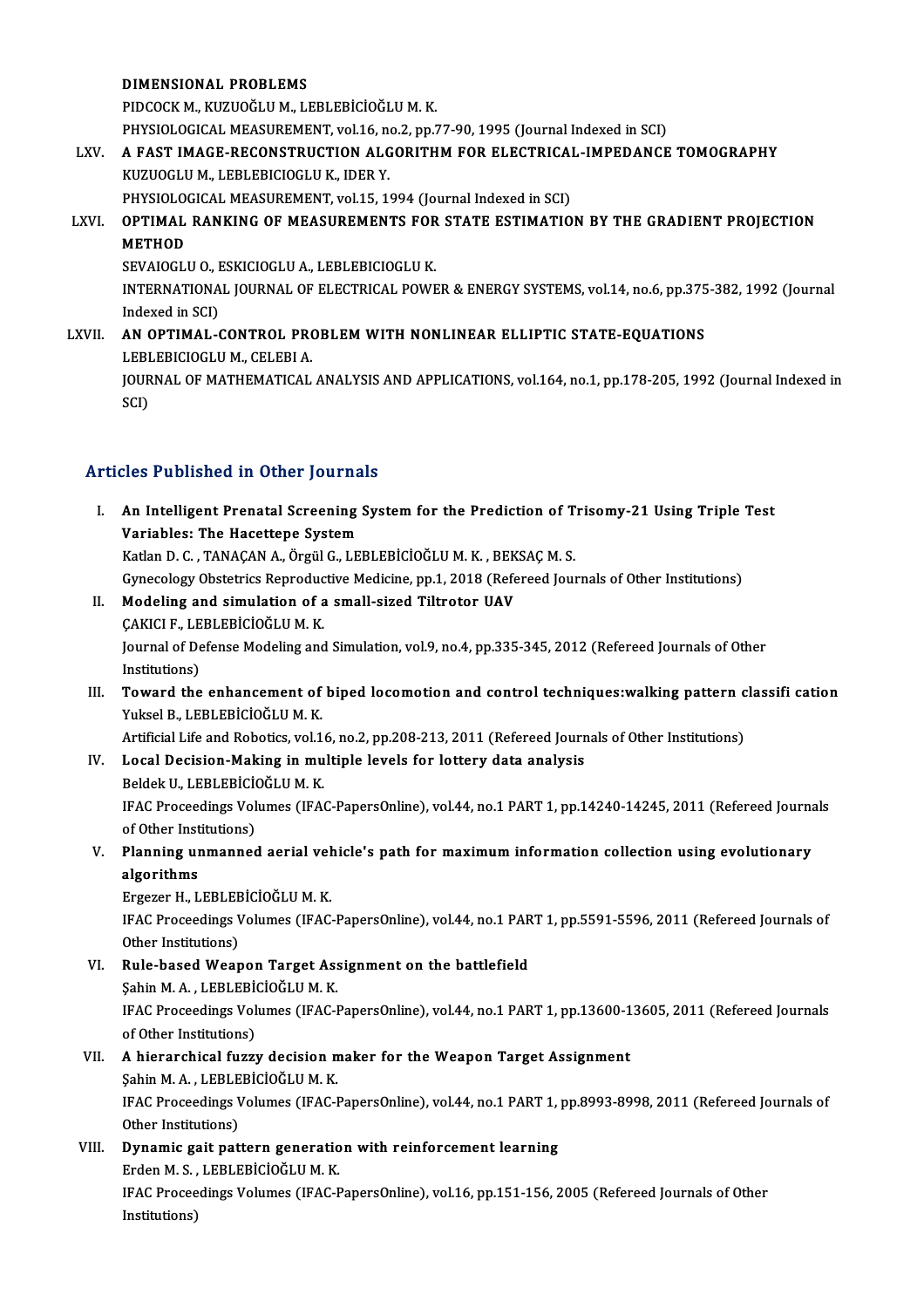IX. Strategy creation, decomposition and distribution in particle navigation: Memory module BeldekU.,LEBLEBİCİOĞLUM.K.

IFAC Proceedings Volumes (IFAC-PapersOnline), vol.16, pp.46-51, 2005 (Refereed Journals of Other Institutions)

#### Refereed Congress / Symposium Publications in Proceedings

efereed Congress / Symposium Publications in Proceedings<br>I. Correlation between INS and GPS Based on Sea Surface Vehicle Motion Su Üstü Araci Hareketine<br>Ravali INS CPS Hiskisi Noon dongress yey<br>Correlation between II<br>Dayali INS-GPS Ilişkisi<br>Akml V. Beke E. Heciacl Correlation between INS and GPS Based on Sea Surface Vehicle Motion Su Üstü Araci |<br>Dayali INS-GPS Ilişkisi<br>Akgul V., Belge E., Hacioglu R., Gormus K. S. , Karadeniz Kartal S., Kutoglu S. H. , Leblebicioğlu M. K.<br>2020 Inno

Dayali INS-GPS Ilişkisi<br>Akgul V., Belge E., Hacioglu R., Gormus K. S. , Karadeniz Kartal S., Kutoglu S. H. , Leblebicioğlu M. K.<br>2020 Innovations in Intelligent Systems and Applications Conference, ASYU 2020, İstanbul, Tur Akgul<br>2020<br>2020<br>Impre 2020 Innovations in Intelligent Systems and Applications Conference, ASYU 2020, Istanbul, Turkey, 15 - 17 Octob<br>2020<br>II. Improvement of Filter Estimates Based on Data from Unmanned Underwater Vehicle with Machine<br>1. Improv

2020<br>Improvement of Filter Estimates Based on Data from Unmanned Underwater Vehicle with Machine<br>Learning Insansiz Sualti Aracindan Alinan Verilere Bağli Filtre Kestirimlerinin Makine Öğrenmesi ile<br>Ivilestinilmesi Improvement<br>Learning Insa<br>Iyileştirilmesi<br>Erol B. Cartekit Learning Insansiz Sualti Aracindan Alinan Verilere Bağli Filtre Kestirimlerinin Makine Öğrenmesi ile<br>Iyileştirilmesi<br>Erol B., Cantekin R. F. , Kartal S. K. , Hacioglu R., Gormus K. S. , Kutoglu S. H. , Leblebicioğlu M. K.

I**yileştirilmesi**<br>Erol B., Cantekin R. F. , Kartal S. K. , Hacioglu R., Gormus K. S. , Kutoglu S. H. , Leblebicioğlu M. K.<br>2020 Innovations in Intelligent Systems and Applications Conference, ASYU 2020, İstanbul, Turkey, 1 Erol B<br>2020<br>2020<br>*Cos*t l 2020 Innovations in Intelligent Systems and Applications Conference, ASYU 2020, İstanbul, Turkey, 15 - 17 Oc<br>2020<br>III. Cost Function Determination for a WIG in Predefined Path and Height Using Conjugate Gradient<br>Method

2020<br>III. Cost Function Determination for a WIG in Predefined Path and Height Using Conjugate Gradient<br>Method Cost Function Determination for a WIG in Pre<br>Method<br>Shabani R., Nalçacı G., Leblebicioğlu M. K. , Ermiş M.<br>6th IEEE International Conference en Centrel Scien

6th IEEE International Conference on Control Science and Systems Engineering, ICCSSE 2020, Beijing, China, 17 -<br>19 July 2020, pp.172-177 Shabani R., Nalçacı G., Lebl<br>6th IEEE International Cor<br>19 July 2020, pp.172-177<br>Implementation of nhu 6th IEEE International Conference on Control Science and Systems Engineering, ICCSS<br>19 July 2020, pp.172-177<br>IV. Implementation of physical subspace identification on a realistic helicopter<br>Avgodly S. KUTAY A.T. Johlabigio

- 19 July 2020, pp.172-177<br>Implementation of physical subspace<br>Avcıoğlu S., KUTAY A. T. , Leblebicioğlu K.<br>AJAA Seitech Forum 2019, Celifornia Uni Implementation of physical subspace identification on a realistic helicopte<br>Avcıoğlu S., KUTAY A. T. , Leblebicioğlu K.<br>AIAA Scitech Forum, 2019, California, United States Of America, 7 - 11 January 2019<br>Cogging Torque Dis
- Avcıoğlu S., KUTAY A. T. , Leblebicioğlu K.<br>AIAA Scitech Forum, 2019, California, United States Of America, 7 11 January 2019<br>V. Cogging Torque Disturbance Rejection for a Low-cost Gimbal Motor and a Controller Desig AIAA Scitech Forum, 2019, C<br>Cogging Torque Disturba<br>Practical Considerations<br>Ordegan C. Lablabisiegly K Cogging Torque Disturba<br>Practical Considerations<br>Ozdogan G., Leblebicioglu K.<br>12th Asian Control Conferen Practical Considerations<br>Ozdogan G., Leblebicioglu K.<br>12th Asian Control Conference (ASCC), Kitakyushu, Japan, 9 - 12 June 2019, pp.486-491<br>Parallel Deskins Problem for Unmanned Surface Vebisles.

- Ozdogan G., Leblebicioglu K.<br>12th Asian Control Conference (ASCC), Kitakyushu, Japan, 9 12 J<br>VI. Parallel Docking Problem for Unmanned Surface Vehicles<br>Vilmer J. C. Abielte K. J. ERL ERICIOČI JJ. M. K. 12th Asian Control Conference (ASCC), Kitak<br>Parallel Docking Problem for Unmanne<br>Yilmaz I. C., Ahiska K., LEBLEBİCİOĞLUM.K. Parallel Docking Problem for Unmanned Surface Vehicles<br>Yilmaz I. C. , Ahiska K., LEBLEBİCİOĞLU M. K.<br>15th International Conference on Control, Automation, Robotics and Vision (ICARCV), Singapore, Singapore, 18 -<br>21 Nevembe Yilmaz I. C., Ahiska K., LEBLEBIC<br>15th International Conference or<br>21 November 2018, pp.744-749 15th International Conference on Control, Automation, Robotics and Vision (ICARCV), Singapore, Sing.<br>21 November 2018, pp.744-749<br>VII. Modeling and control of a heavy-lift helicopter consisting of large and small tilting r
- 21 November 2018, pp.744-<br>Modeling and control of<br>Ozdogan G., Leblebicioglu K.<br>Eth International Conference 6th International Conference on Control Engineering and Information Technology, CEIT 2018, İstanbul, Turkey, 25<br>- 27 October 2018 Ozdogan G., Leblebicioglu K.
- 6th International Conference on Control Engineering and Informa<br>- 27 October 2018<br>VIII. Parallel Docking Problem for Unmanned Surface Vehicles<br>- Loblebision M. K., Abrey V. Vilman L.C. - 27 October 2018<br>Parallel Docking Problem for Unman<br>Leblebicioğlu M. K. , Ahıska K., Yılmaz İ. Ç.<br>TOK 2019 Ulusel Teplantev Kavseri Turk Parallel Docking Problem for Unmanned Surface Vehicles<br>Leblebicioğlu M. K., Ahıska K., Yılmaz İ. Ç.<br>TOK 2018 Ulusal Toplantısı, Kayseri, Turkey, 12 - 14 September 2018, vol.1, no.1, pp.313-318<br>Coverage Based Cooperative Cu
- Leblebicioğlu M. K., Ahıska K., Yılmaz İ. Ç.<br>TOK 2018 Ulusal Toplantısı, Kayseri, Turkey, 12 14 September 2018, vol.1, no.1, pp.<br>IX. Coverage Based Cooperative Guidance Method for High Speed Air Targets<br>Leblebicioğlu M. TOK 2018 Ulusal Toplantısı, Kays<br>Coverage Based Cooperative<br>Leblebicioğlu M. K. , Cevher F. Y.<br>TOK 2019 Ulusal Kongresi, Kays Coverage Based Cooperative Guidance Method for High Speed Air Targets<br>Leblebicioğlu M. K. , Cevher F. Y.<br>TOK 2018 Ulusal Kongresi, Kayseri, Turkey, 12 - 14 September 2018, vol.1, no.1, pp.379-384<br>Medelling, Design and Cent Leblebicioğlu M. K. , Cevher F. Y.<br>TOK 2018 Ulusal Kongresi, Kayseri, Turkey, 12 - 14 September 2018, vol.1, no.1, pp.379-384<br>X. Modelling, Design and Control of a Heavy-lift Helicopter With a Combination of Two Large and
- TOK 2018 Ulusal Kongresi, Kayseri, Turke<br>Modelling, Design and Control of a H<br>Small Rotors and Two Servo Motors<br>Leblabisieğlu M. K., Özdeğan C Modelling, Design and Contr<br>Small Rotors and Two Servo<br>Leblebicioğlu M. K. , Özdoğan G.<br>TOV 2019 Otematik Kentrel Ulu Small Rotors and Two Servo Motors<br>Leblebicioğlu M. K. , Özdoğan G.<br>TOK 2018 Otomatik Kontrol Ulusal Toplantısı, Kayseri, Turkey, 12 - 14 September 2018, vol.1, no.1, pp.52-57
- Leblebicioğlu M. K. , Özdoğan G.<br>TOK 2018 Otomatik Kontrol Ulusal Toplantısı, Kayseri, Turkey, 12 14 September 20<br>XI. Coverage Based Cooperative Guidance Method for High Speed Air Targets TOK 2018 Otomatik Kontrol Ulus<br>Coverage Based Cooperative<br>Leblebicioğlu M. K. , Cevher F. Y.<br>TOK 2019 Ulusel Kongresi, Kava Leblebicioğlu M. K. , Cevher F. Y.<br>TOK 2018 Ulusal Kongresi, Kayseri, Turkey, 12 - 14 September 2018, vol.1, no.1, pp.379-384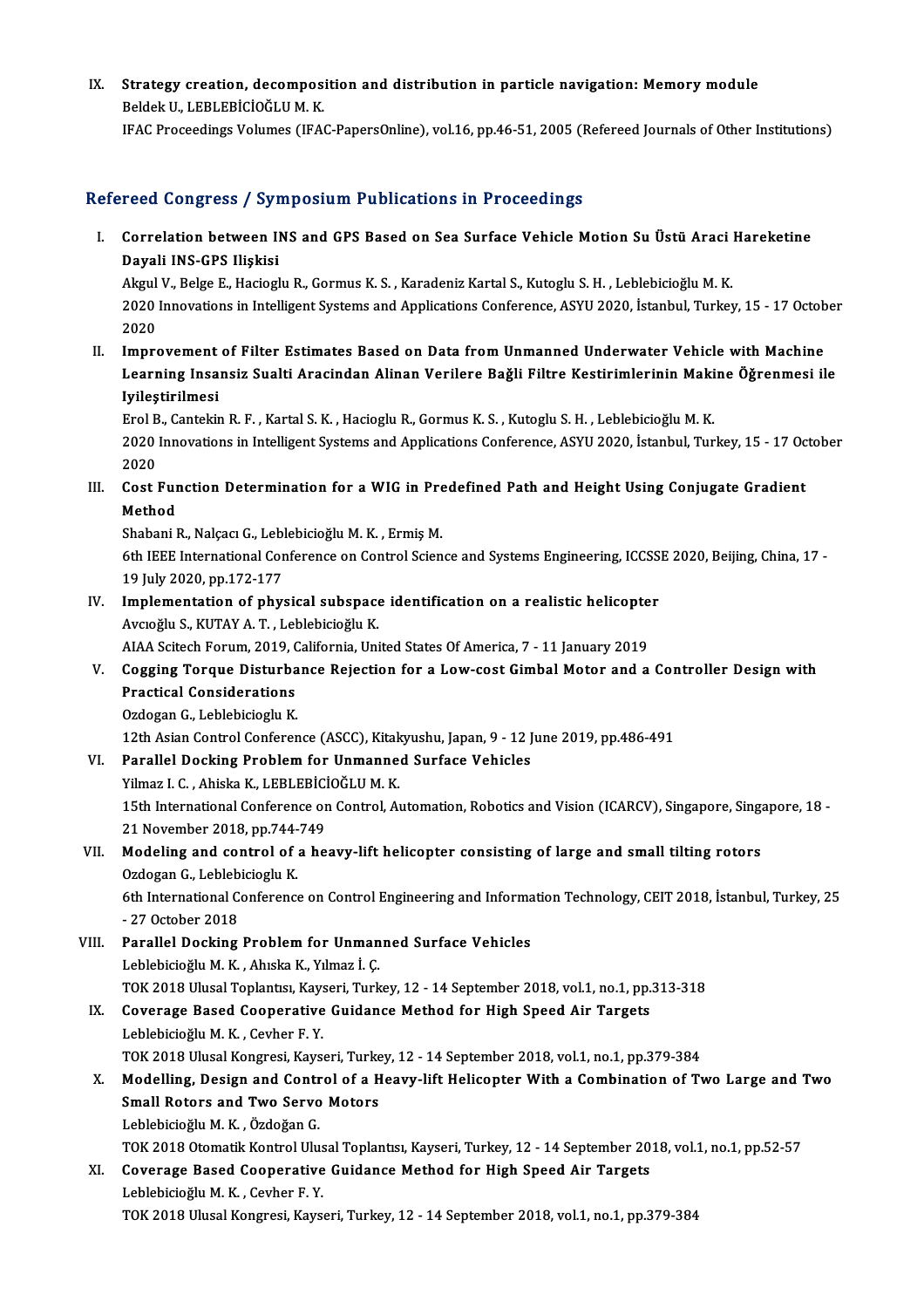| XII.   | Modelling, Design and Control of a Heavy-lift Helicopter With a Combination of Two Large and Two                                                              |
|--------|---------------------------------------------------------------------------------------------------------------------------------------------------------------|
|        | <b>Small Rotors and Two Servo Motors</b>                                                                                                                      |
|        | Leblebicioğlu M. K., Özdoğan G.                                                                                                                               |
|        | TOK 2018 Otomatik Kontrol Ulusal Toplantisi, Kayseri, Turkey, 12 - 14 September 2018, vol.1, no.1, pp.52-57                                                   |
| XIII.  | Parallel Docking Problem for Unmanned Surface Vehicles                                                                                                        |
|        | Leblebicioğlu M. K., Ahıska K., Yılmaz İ. Ç.                                                                                                                  |
|        | TOK 2018 Ulusal Toplantısı, Kayseri, Turkey, 12 - 14 September 2018, vol.1, no.1, pp.313-318                                                                  |
| XIV.   | PPNN DÜZENİNDEKİ İKİ SERVO MOTORLU DÖRT PERVANELİ ROBOT HELİKOPTERİN MODELLENMESİ                                                                             |
|        | <b>VE KONTROLÜ</b>                                                                                                                                            |
|        | Leblebicioğlu M K                                                                                                                                             |
|        | SAVTEK 2018 Savunma Teknolojileri Kongresi, Ankara, Turkey, 27 - 29 June 2018, pp.1-12                                                                        |
| XV.    | PPNN DÜZENİNDEKİ İKİ SERVO MOTORLU DÖRT PERVANELİ ROBOT HELİKOPTERİN MODELLENMESİ                                                                             |
|        | <b>VE KONTROLÜ</b>                                                                                                                                            |
|        | Leblebicioğlu M K                                                                                                                                             |
|        | SAVTEK 2018 Savunma Teknolojileri Kongresi, Ankara, Turkey, 27 - 29 June 2018, pp.1-12                                                                        |
| XVI.   | Yer Etkisini Kullanan Araçlar<br>LEBLEBICIOĞLU M. K.                                                                                                          |
|        | ELEKTRİK ELEKTRONİK MÜHENDİSLİĞİ KONGRESİ (EEMKON2017), Turkey, 16 - 18 November 2017                                                                         |
| XVII.  | Real Time Path Planning for Unmanned Air Vehicles                                                                                                             |
|        | LEBLEBICIOĞLU M.K.                                                                                                                                            |
|        | Fifth International Symposium on Engineering, Artificial Intelligence Applications, 1 - 03 November 2017                                                      |
| XVIII. | An Approach for System Identification in Unmanned Surface Vehicles                                                                                            |
|        | Erunsal I. K., Ahiska K., KUMRU M., LEBLEBİCİOĞLU M. K.                                                                                                       |
|        | 17th International Conference on Control, Automation and Systems (ICCAS), South Korea, 18 - 21 October 2017,                                                  |
|        | pp 194-199                                                                                                                                                    |
| XIX.   | Time Series Classification Using Point-wise Features                                                                                                          |
|        | Ergezer H., LEBLEBİCİOĞLU M. K.                                                                                                                               |
|        | 25th Signal Processing and Communications Applications Conference (SIU), Antalya, Turkey, 15 - 18 May 2017                                                    |
| XX.    | Design and Analysis of a Mode-Switching Unmanned Aerial Vehicle                                                                                               |
|        | LEBLEBICIOĞLU M.K.                                                                                                                                            |
|        | 4th International Conference on Electrical and Electronic Engineering (ICEEE 2017), 8 - 10 April 2017                                                         |
| XXI.   | A New Multi-Agent Decision Making Structure and Application to Model-Based Fault Diagnosis                                                                    |
|        | Problem                                                                                                                                                       |
|        | LEBLEBİCİOĞLU M. K., Zengin Y., Schmidt K. V.                                                                                                                 |
|        | 25th Signal Processing and Communications Applications Conference (SIU), Antalya, Turkey, 15 - 18 May 2017                                                    |
| XXII.  | A Survey on Tactical Control Algorithms for Path Tracking Unmanned Surface Vehicles                                                                           |
|        | KUMRU M., Leblebicioglu K., Erunsal I. K., Ahiska K.                                                                                                          |
|        | 14th International Conference on Control, Automation, Robotics and Vision (ICARCV), Phuket, Thailand, 13 - 15                                                 |
|        | November 2016                                                                                                                                                 |
| XXIII. | A Survey on TacticalControl Algorithms for Path Tracking Unmanned Surface Vehicles                                                                            |
|        | LEBLEBİCİOĞLU M. K., ahıska k., KUMRU M., erunsal k.                                                                                                          |
|        | 12th International107Conference on Control, Automation, Robotics and Vision (ICARCV'2016), 13-15November                                                      |
| XXIV.  | 2016, Phuket, Thailand International Journal, 13 - 15 November 2016<br>Anomaly Detection and Activity Perception Using Covariance Descriptor for Trajectories |
|        | Ergezer H., LEBLEBİCİOĞLU M. K.                                                                                                                               |
|        | 14th European Conference on Computer Vision (ECCV), Amsterdam, Netherlands, 8 - 16 October 2016, vol.9914,                                                    |
|        | pp 728-742                                                                                                                                                    |
| XXV.   | Optimal Autopilot and Guidance of the ROV: SAGA                                                                                                               |
|        | Kartal S. K., Ege E., LEBLEBICIOĞLU M. K.                                                                                                                     |
|        | 14th IFAC Symposium on Control in Transportation Systems (CTS), İstanbul, Turkey, 18 - 20 May 2016, vol.49,                                                   |
|        | pp 401-406                                                                                                                                                    |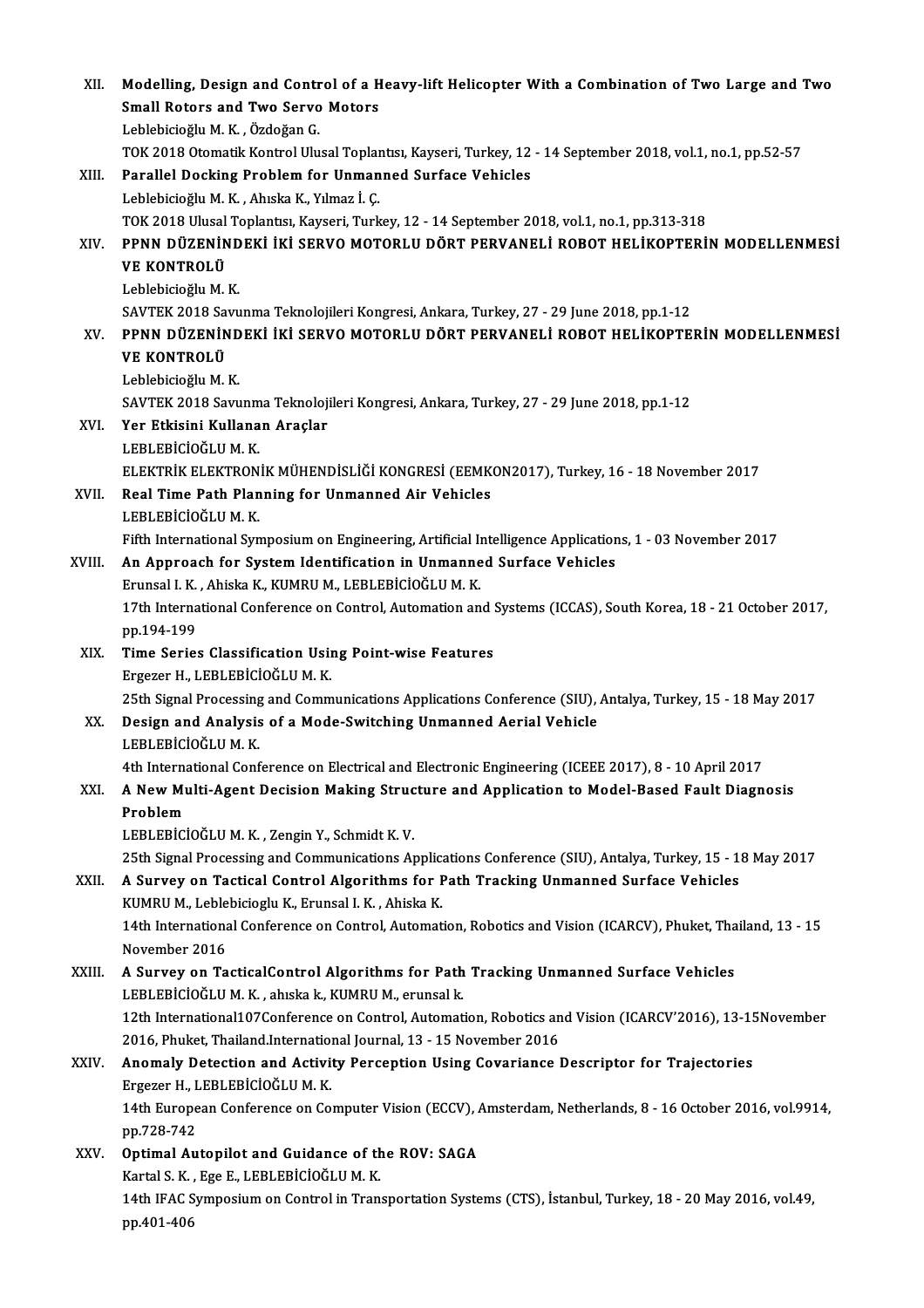| XXVI.        | Control System Design of a Vertical Take-off and Landing Fixed-Wing UAV                                        |
|--------------|----------------------------------------------------------------------------------------------------------------|
|              | Cakici F., LEBLEBİCİOĞLU M. K.                                                                                 |
|              | 14th IFAC Symposium on Control in Transportation Systems (CTS), İstanbul, Turkey, 18 - 20 May 2016, vol.49,    |
|              | pp 267-272                                                                                                     |
| XXVII.       | Shooter Localization System Calibration and Implementation                                                     |
|              | Akman C., Sonmez T., Ozugur O., LEBLEBİCİOĞLU M. K.                                                            |
|              | 24th Signal Processing and Communication Application Conference (SIU), Zonguldak, Turkey, 16 - 19 May 2016,    |
|              | pp 2025-2028                                                                                                   |
| XXVIII.      | Anomaly Detection in Trajectories                                                                              |
|              | Ergezer H., LEBLEBİCİOĞLU M. K.                                                                                |
|              | 24th Signal Processing and Communication Application Conference (SIU), Zonguldak, Turkey, 16 - 19 May 2016,    |
|              | pp 1561-1564                                                                                                   |
| XXIX.        | Analysis of a UAV that can Hover and Fly Level                                                                 |
|              | Cakici F., Leblebicioglu M. K.                                                                                 |
|              | International Conference on Frontiers of Sensors Technologies (ICFST), Hong Kong, PEOPLES R CHINA, 12 - 14     |
|              | March 2016, vol.59                                                                                             |
| XXX.         | Energy Optimal Controller for Electric Vehicles on Partially Icy Roads with Heuristic Skidding                 |
|              | Compensation                                                                                                   |
|              | Ahiska K., ÖZGÖREN M. K., LEBLEBİCİOĞLU M. K.                                                                  |
|              | 15th International Conference on Control, Automation and Systems (ICCAS), Busan, South Korea, 13 - 16 October  |
|              | 2015, pp 101-106                                                                                               |
| XXXI.        | Bir İnsansız Suüstü Aracının PID ve LQR Tipi Doğrusal, Geribeslemeli Doğrusallaştıran Tipi Doğrusal            |
|              | OlmayanDenetleçlerle Denetimi                                                                                  |
|              | erünsal i. k., KUMRU M., LEBLEBİCİOĞLU M. K.                                                                   |
|              | TOK 2015, Turkey, 10 - 12 September 2015                                                                       |
| XXXII.       | Vision-based Navigation and System Identification of Underwater Survey Vehicle                                 |
|              | Kartal S. K., LEBLEBİCİOĞLU M. K., Ege E.                                                                      |
|              | 23nd Signal Processing and Communications Applications Conference (SIU), Malatya, Turkey, 16 - 19 May 2015,    |
|              | pp. 759-762                                                                                                    |
| XXXIII.      | Atış tespit sistemleri için duyarlılık analizi                                                                 |
|              | Özgür Ö., Sönmez T., LEBLEBİCİOĞLU M. K.                                                                       |
|              | 2015 23nd Signal Processing and Communications Applications Conference (SIU), Malatya, Turkey, Turkey, 16 - 19 |
|              | May 2015, pp 1709-1716                                                                                         |
| XXXIV.       | An expert system based on Discrete Wavelet Transform ANFIS for acquisition and recognition of                  |
|              | invariant features from texture images                                                                         |
|              | Avcı D., POYRAZ M., LEBLEBİCİOĞLU M. K.                                                                        |
|              | 2015 23nd Signal Processing and Communications Applications Conference (SIU), Malatya, Turkey, Turkey, 16 - 19 |
|              | May 2015, pp 1070-1073                                                                                         |
| XXXV.        | Optimizing The Service Policy Of A Wireless Access Point On The Move With Renewable Energy                     |
|              | Ceran E. T., Erkilic T., Uysal-Biyikoglu E., Girici T., Leblebicioglu K.                                       |
|              | 52nd Annual Allerton Conference on Communication, Control, and Computing Allerton, Illinois, United States Of  |
|              | America, 1 - 03 October 2014, pp 967-974                                                                       |
| <b>XXXVI</b> | 3D path planning for unmanned aerial vehicles                                                                  |
|              | Halit E., LEBLEBİCİOĞLU M. K.                                                                                  |
|              | 2013 INTERNATIONAL CONFERENCE ON UNMANNED AIRCRAFT SYSTEMS (ICUAS), 28 - 31 May 2013                           |
| XXXVII.      | Ground Target Tracking of a Temporarily Invisible Target due to Topographic Constraints                        |
|              | Alat G., LEBLEBICIOĞLU M. K., BAYKAL B.                                                                        |
|              | 21st Signal Processing and Communications Applications Conference (SIU), CYPRUS, 24 - 26 April 2013            |
| XXXVIII.     | Wake Tracking with Particle Filter                                                                             |
|              | Onur C., LEBLEBICIOĞLU M. K.                                                                                   |
|              | 21st Signal Processing and Communications Applications Conference (SIU), CYPRUS, 24 - 26 April 2013            |
|              |                                                                                                                |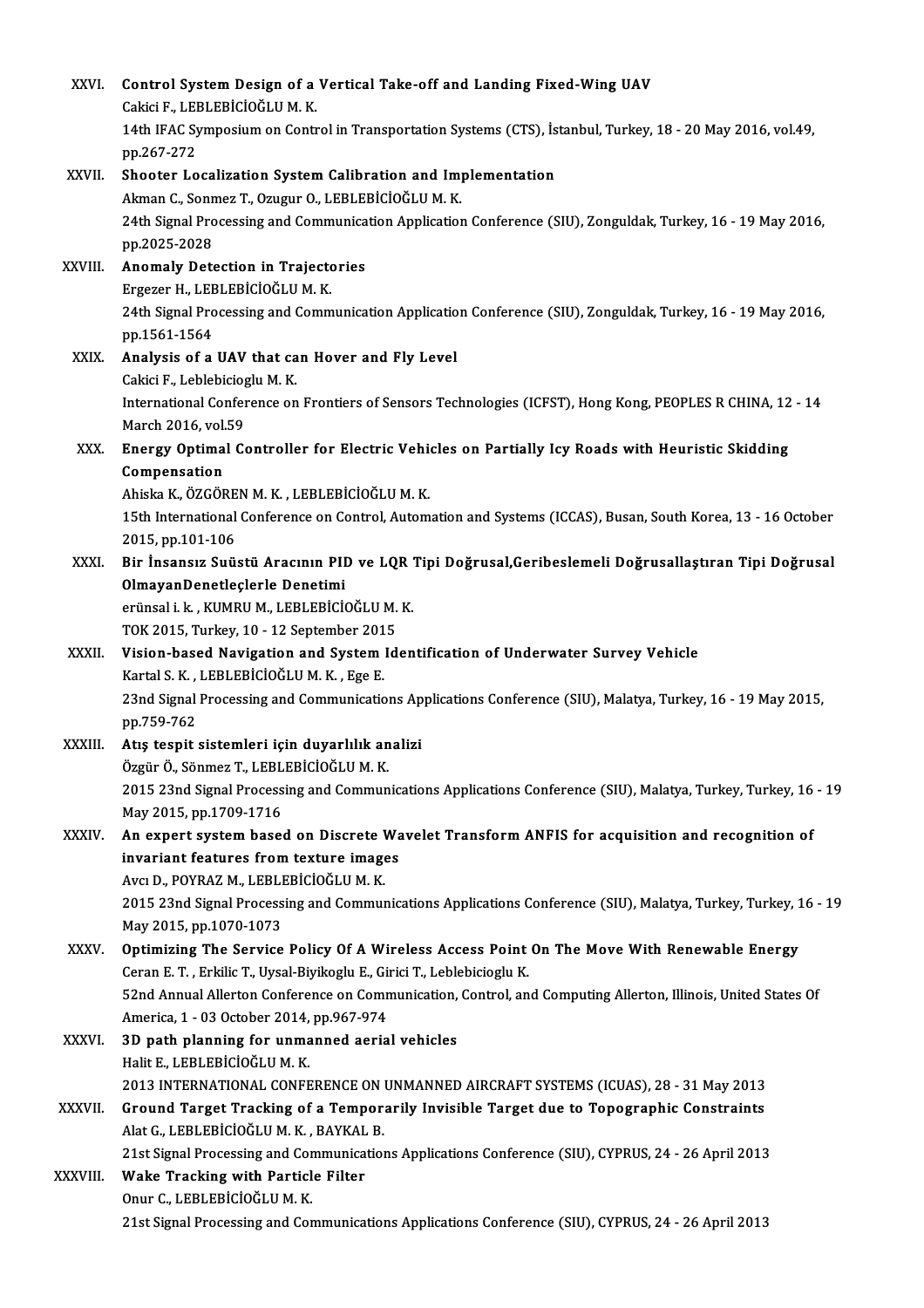| <b>XXXIX</b> | The Flare Effectiveness against Imaging Infrared Seekers                                                          |
|--------------|-------------------------------------------------------------------------------------------------------------------|
|              | Yurttas R., LEBLEBİCİOĞLU M. K.                                                                                   |
|              | 21st Signal Processing and Communications Applications Conference (SIU), CYPRUS, 24 - 26 April 2013               |
| XL.          | 3D Path Planning for UAVs for Maximum Information Collection                                                      |
|              | Ergezer H., Leblebicioglu M. K.                                                                                   |
|              | International Conference on Unmanned Aircraft Systems (ICUAS), Georgia, United States Of America, 28 - 31 May     |
|              | 2013, pp 79-88                                                                                                    |
| XLI.         | Kalman Prediction Based Proportional Fair Resource Allocation for a Solar Powered Base Station                    |
|              | Tekbiyik-Ersoy N., Uysal-Biyikoglu E., Leblebicioglu K., Girici T.                                                |
|              | 21st Signal Processing and Communications Applications Conference (SIU), CYPRUS, 24 - 26 April 2013               |
| XLII.        | Towards the Enhancement of Biped Locomotion and Control Techniques - Walking Pattern                              |
|              | Classification                                                                                                    |
|              | Yuksel B., LEBLEBİCİOĞLU M. K.                                                                                    |
|              | 16th International Symposium on Artificial Life and Robotics (AROB 16th '11), Beppu, Japan, 27 - 29 January 2011, |
|              | pp 918-921                                                                                                        |
| XLIII.       | Gezer Bir Robot için Hedef Takibi ve Dairesel Yörüngede Seyir                                                     |
|              | ŞAMİLOĞLU A. T., GAZİ V., KOKU A. B., LEBLEBİCİOĞLU M. K.                                                         |
|              | Türk Otomatik Kontrol Ulusal Toplantısı (TOK09), İstanbul, Turkey, 13 - 16 October 2009                           |
| XLIV.        | A Standard Expert System For Weapon Target Assignment Problem                                                     |
|              | Sahin M. A., LEBLEBİCİOĞLU M. K.                                                                                  |
|              | International Symposium on Performance Evaluation Computer and Telecommunication Systems, İstanbul, Turkey,       |
|              | 13 - 16 July 2009, vol 41, pp.221-222                                                                             |
| XLV.         | A Kalman Filter Based Approach for Light Flicker Evaluation of Power Systems                                      |
|              | Kose N., Salor O., Leblebicioglu K.                                                                               |
|              | IEEE 17th Signal Processing and Communications Applications Conference, Antalya, Turkey, 9 - 11 April 2009,       |
|              | pp 303-306                                                                                                        |
| XLVI.        | Online calibration of strapdown magnetometers                                                                     |
|              | Yigitler H., LEBLEBİCİOĞLU M. K.                                                                                  |
|              | 9th IFAC Symposium on Robot Control, SYROCO 2009, Gifu, Japan, 9 - 12 September 2009, vol.42, pp.687-692          |
| <b>XLVII</b> | Evolving a hierarchical decision making mechanism using fuzzy logic                                               |
|              | Beldek U., LEBLEBİCİOĞLU M. K.                                                                                    |
|              | 17th World Congress, International Federation of Automatic Control, IFAC, Seoul, South Korea, 6 - 11 July 2008,   |
|              | vol.17                                                                                                            |
| XLVIII.      | A Novel Noise Reduction Technology for Switched Reluctance Motors                                                 |
|              | Bizkevelci E., ÖZLÜ ERTAN H. G., Leblebicioglu K.                                                                 |
|              | General Meeting of the IEEE-Power-and-Energy-Society, Pennsylvania, United States Of America, 20 - 24 July 2008,  |
|              | pp 3353-3354                                                                                                      |
| XLIX.        | Cylindrical Microstrip Patch Array Modified Neural Multiple Source Tracking Algorithm                             |
|              | Caylar S., Dural G., Leblebicioglu K.                                                                             |
|              | IEEE Antennas-and-Propagation-Society International Symposium, California, United States Of America, 5 - 11 July  |
|              | 2008, pp 1524-1527                                                                                                |
| L.           | MESSAGE SCHEDULING ALGORITHMS FOR NETWORKED CONTROL SYSTEMS WITH TIME SLOTTED                                     |
|              | <b>COMMUNICATION PROTOCOLS</b>                                                                                    |
|              | Senol S., Leblebicioglu K., Schmidt E. G.                                                                         |
|              | IEEE 16th Signal Processing and Communications Applications Conference, Aydın, Turkey, 20 - 22 April 2008,        |
|              | pp 741-742                                                                                                        |
| LI.          | Visual Tracking of Objects via Rule-based Multiple Hypothesis Tracking                                            |
|              | Ergezer H., Leblebicioglu K.                                                                                      |
|              | IEEE 16th Signal Processing and Communications Applications Conference, Aydın, Turkey, 20 - 22 April 2008,        |
|              | pp 749-750                                                                                                        |
| LII.         | Development of an Electronic Attack (EA) System in Multi-Target Tracking                                          |
|              |                                                                                                                   |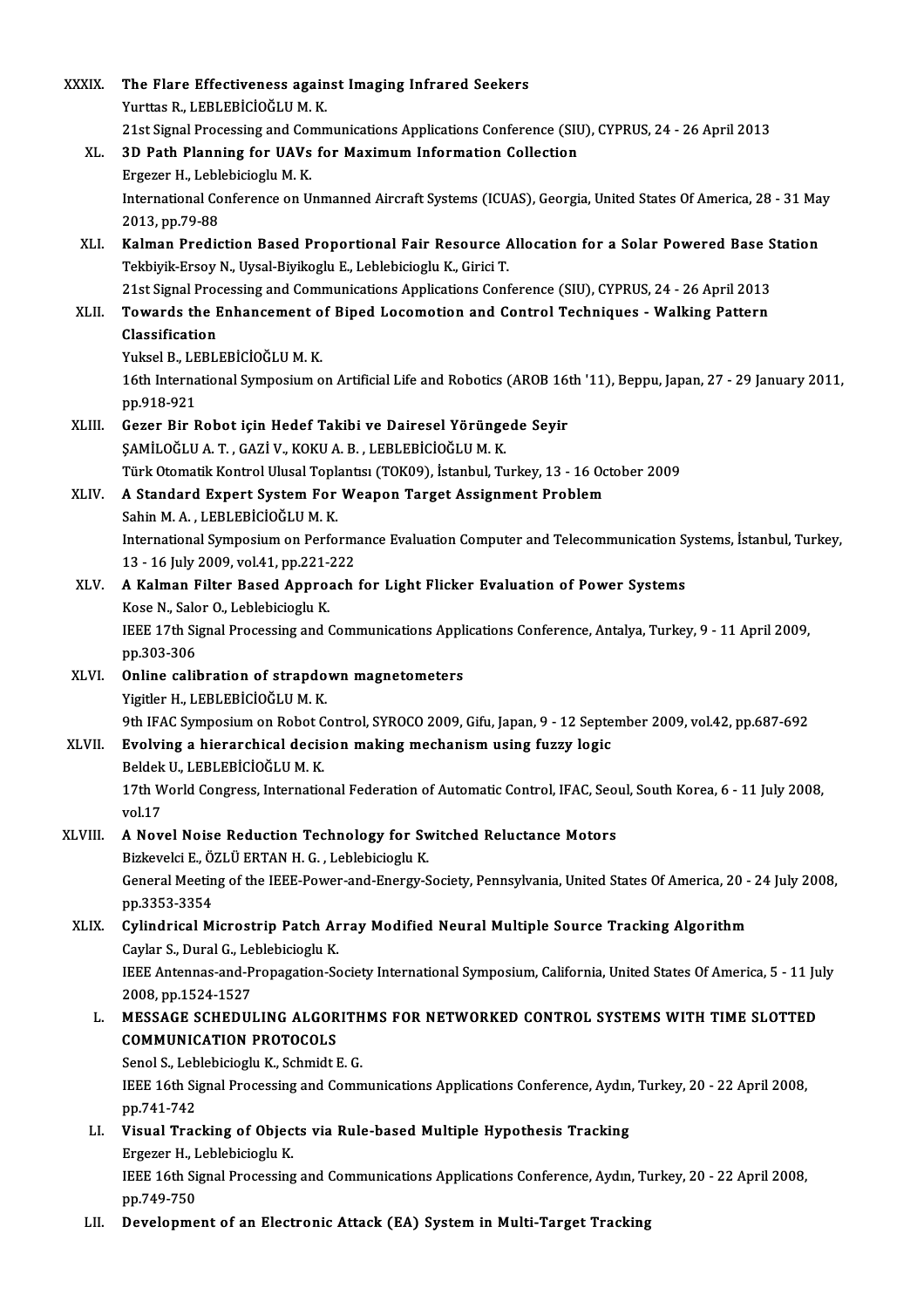Tuerkcue O., LEBLEBİCİOĞLU M. K.<br>Tuerkcue O., LEBLEBİCİOĞLU M. K.<br>JEEE 16th Signal Processing and Co

IEEE 16th Signal Processing and Communications Applications Conference, Aydın, Turkey, 20 - 22 April 2008, pp.132-133 Tuerkcue O.,<br>IEEE 16th Si<br>pp.132-133<br>Eveluation IEEE 16th Signal Processing and Communications Applications Conference, Aydın, Turkey, 20 - 22 April 20<br>pp.132-133<br>LIII. Evaluation of Appropriateness of the Score Functions Used In Multiple Sequence Alignments

# pp.132-13:<br><mark>Evaluatio</mark><br>Problem<br>Ergozor H Evaluation of Appropria<br>Problem<br>Ergezer H., Leblebicioglu K.<br>IEEE 16th Signal Processing

Problem<br>Ergezer H., Leblebicioglu K.<br>IEEE 16th Signal Processing and Communications Applications Conference, Aydın, Turkey, 20 - 22 April 2008,<br>nn 376 379 Ergezer H., I<br>IEEE 16th Si<br>pp.376-378<br>A Novel No

### pp.376-378<br>LIV. A Novel Neural Network Method for Direction of Arrival Estimation with Uniform Cylindrical 12pp.376-378<br>A Novel Neural Network Method<br>Element Microstrip Patch Array<br>Caylar S. Dural C. Lablabisiaglu K A Novel Neural Network Metho<br>Element Microstrip Patch Arra<br>Caylar S., Dural G., Leblebicioglu K.<br>IEEE 16th Signal Brosessing and Co

Caylar S., Dural G., Leblebicioglu K.<br>IEEE 16th Signal Processing and Communications Applications Conference, Aydın, Turkey, 20 - 22 April 2008, pp.54-57 IEEE 16th Signal Processing and Communications Applications Conference, Aydın, T<br>pp.54-57<br>LV. Effects of control parameters on SRM performance: A parametric search<br>Pickevelsi E. ÖZLÜ ERTAN H.C. Leblebisionus K

# pp.54-57<br>Effects of control parameters on SRM perfo<br>Bizkevelci E., ÖZLÜ ERTAN H. G. , Leblebicioglu K.<br>Jeint Conference on Flectrometion (JEEE Accean Effects of control parameters on SRM performance: A parametric search<br>Bizkevelci E., ÖZLÜ ERTAN H. G. , Leblebicioglu K.<br>Joint Conference on Electromotion/IEEE Aegean Conference on Electrical Machines and Power Electronics Bizkevelci E., ÖZLÜ ERTAN H. G. , Leblebicioglu K.<br>Joint Conference on Electromotion/IEEE Aegean Confer<br>Bodrum, Turkey, 10 - 12 September 2007, pp.276-277<br>A neuvel petusek method for dinastion of annive

### Bodrum, Turkey, 10 - 12 September 2007, pp.276-277<br>LVI. A neural network method for direction of arrival estimation with uniform circular dipole array in Bodrum, Turkey, 10 - 12 September 2<br>A neural network method for dir<br>the presence of mutual coupling A neural network method for c<br>the presence of mutual couplin<br>Caylar S., Leblebicioglu K., Dural G.<br>2nd International Conference on B.

Caylar S., Leblebicioglu K., Dural G.

3rd International Conference on Recent Advances in Space Technologies, İstanbul, Turkey, 14 - 16 June 2007, pp.537-538 3rd International Conference on Recent Advances in Space Technologies, İstanbul, Turkey, 14 - 16 J<br>pp.537-538<br>LVII. Modified neural multiple source tracking algorithm in the presence of mutual coupling<br>Caylar S. Lablabisio

## pp.537-538<br>Modified neural multiple sourc<br>Caylar S., Leblebicioglu K., Dural G.<br><sup>LEEE</sup> Antennes and Propagation Sc Caylar S., Leblebicioglu K., Dural G.

IEEE Antennas-and-Propagation-Society International Symposium, Hawaii, United States Of America, 9 - 15 June<br>2007, pp.1020-1023 IEEE Antennas-and-Propagation-Society International Symposium, Hawaii, United States Of A<br>2007, pp.1020-1023<br>LVIII. <br/>>bold>FlexRay Simulator Development For Networked Control System</bold>

# 2007, pp.1020-1023<br><bold>FlexRay Simulator Develop<br>Senoll S., Leblebicioglu K., Schmidt E. G.<br>IEEE 15th Signal Presessing and Comm

<bold>FlexRay Simulator Development For Networked Control System</bold><br>Senoll S., Leblebicioglu K., Schmidt E. G.<br>IEEE 15th Signal Processing and Communications Applications Conference, Eskişehir, Turkey, 11 - 13 June 200 Senoll S., Leble<br>IEEE 15th Sign:<br>pp.1178-1179<br>Wisual datasti

# pp.1178-1179<br>LIX. Visual detection and tracking of moving objects

Ergezer H., Leblebicioglu K.

Visual detection and tracking of moving objects<br>Ergezer H., Leblebicioglu K.<br>IEEE 15th Signal Processing and Communications Applications Conference, Eskişehir, Turkey, 11 - 13 June 2007,<br>nn 633,633 Ergezer H., I<br>IEEE 15th Si<br>pp.632-633<br>Develening IEEE 15th Signal Processing and Communications Applications Conferenc<br>pp.632-633<br>LX. Developing growing hierarchical structures for decision making<br>paldak II, Lablabisiagh: K

### pp.632-633<br>LX. Developing growing hierarchical structures for decision making Beldek U., Leblebicioglu K.

22nd International Symposium on Computer and Information Sciences, Ankara, Turkey, 7 - 09 November 2007, pp.256-257

### 22nd International Symposium on Computer and Inform<br>pp.256-257<br>LXI. Hierarchical decision making and decision fusion<br>Poldek U. Lobbbisionus pp.256-257<br>Hierarchical decision m<br>Beldek U., Leblebicioglu K.<br>IEEE 15th Signal Processin Hierarchical decision making and decision fusion<br>Beldek U., Leblebicioglu K.<br>IEEE 15th Signal Processing and Communications Applications Conference, Eskişehir, Turkey, 11 - 13 June 2007,<br>nn 731 732 Beldek U., Le<br>IEEE 15th Si<br>pp.731-732<br>Direction o IEEE 15th Signal Processing and Communications Applications Conference, Eskişehir, Turke<br>pp.731-732<br>LXII. Direction of arrival estimation algorithm with uniform linear and circular array<br>Carlor S. Loblobision: K. Dural C

# pp.731-732<br>LXII. Direction of arrival estimation algorithm with uniform linear and circular array<br>Caylar S., Leblebicioglu K., Dural G.

Direction of arrival estimation algorithm with uniform linear and circular array<br>Caylar S., Leblebicioglu K., Dural G.<br>IEEE 15th Signal Processing and Communications Applications Conference, Eskişehir, Turkey, 11 - 13 June Caylar S., Leble<br>IEEE 15th Sign:<br>pp.1212-1215 IEEE 15th Signal Processing and Communications Applications Conference, Eskişehir, Turkey, 11<br>pp.1212-1215<br>LXIII. A new neural network approach to the target tracking problem with smart structure<br>Carlor S. LEBLERICION U.M.

# pp.1212-1215<br>A new neural network approach to the<br>Caylar S., LEBLEBİCİOĞLUM.K. , Dural G.<br>JEEE Antonnes and Pronasstion Sosisty V Caylar S., LEBLEBİCİOĞLU M. K. , Dural G.<br>IEEE Antennas and Propagation Society International Symposium, APS 2006, Albuquerque, NM, United States Of

America, 9 - 14 July 2006, pp.1121-1124

#### LXIV. Torque distribution for a six-legged robot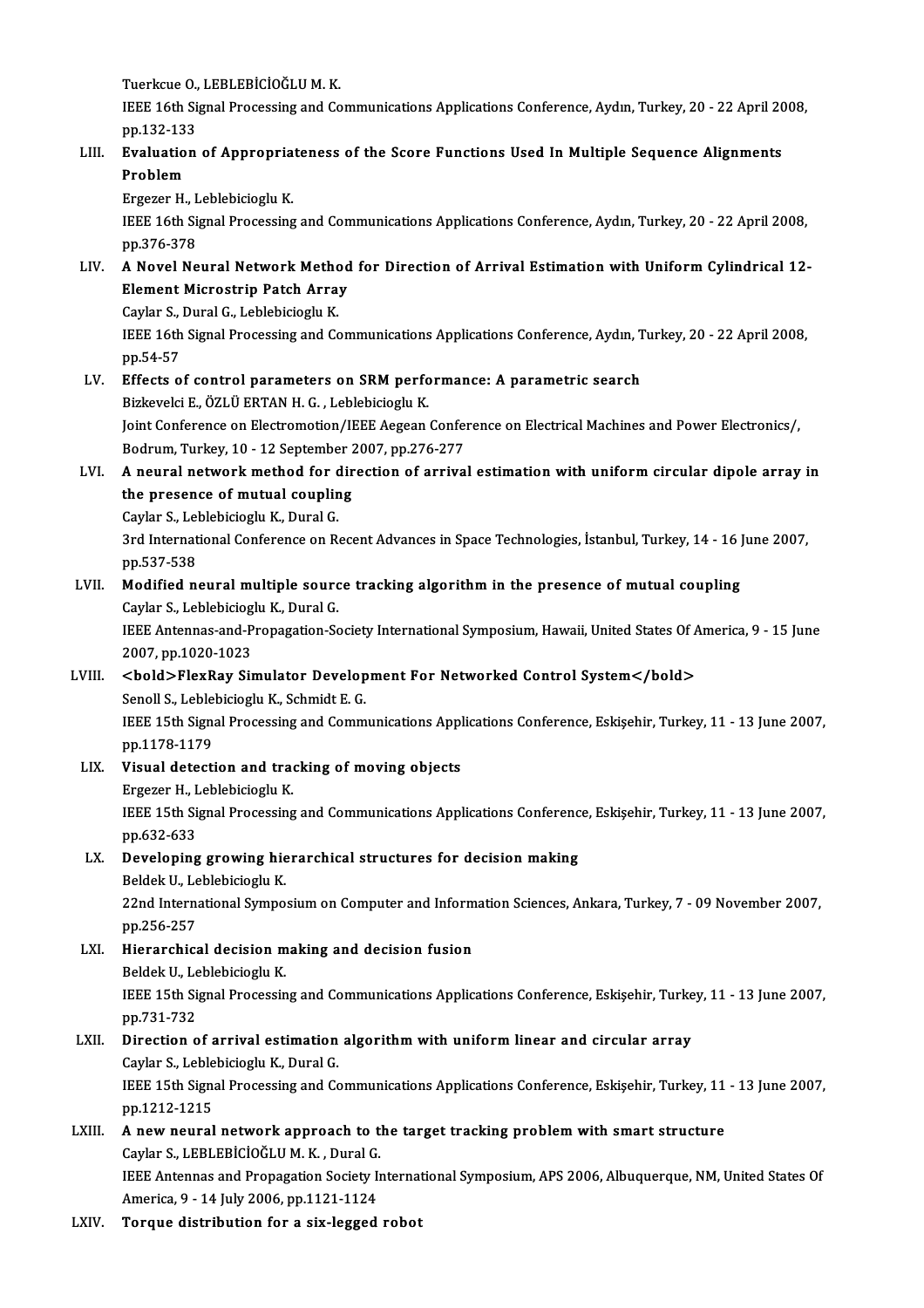ErdenM.S. ,LeblebiciogluK. IEEE 14th Signal Processing and Communications Applications, Antalya, Turkey, 16 - 19 April 2006, pp.571-574 LXV. Analysis of wave gaits for energy efficiency Erden M. S., Leblebicioglu K. IEEE 14th Signal Processing and Communications Applications, Antalya, Turkey, 16 - 19 April 2006, pp.575-578 LXVI. Optimum placement of microphone array for sound capture using genetic algoritms Birinci I.Y., Leblebicioglu K. Optimum placement of microphone array for sound capture using genetic algoritms<br>Birinci I. Y. , Leblebicioglu K.<br>IEEE 14th Signal Processing and Communications Applications, Antalya, Turkey, 16 - 19 April 2006, pp.485-486<br> Birinci I. Y., Leblebicioglu K.<br>IEEE 14th Signal Processing and Communications Application<br>LXVII. Ground reaction force analysis of biped locomotion<br>Virgel B. Zhou G. Leblebisionu K. IEEE 14th Signal Processing and Continuent Continuent System<br>The Section Core analysis<br>Yuksel B., Zhou C., Leblebicioglu K.<br>JEEE Conference on Pobotics, Auto Ground reaction force analysis of biped locomotion<br>Yuksel B., Zhou C., Leblebicioglu K.<br>IEEE Conference on Robotics, Automation and Mechatronics, Singapore, Singapore, 1 - 03 December 2004, pp.330-<br>225 Yuks<br>IEEE<br>335<br>2D.c IEEE Conference on Robotics, Automation and Mechatronics, Singapore, Singapore<br>335<br>LXVIII. 3D cognitive map construction by active stereo vision in a virtual world<br>III USOV BARMAS L HALICLU LEPLERICIOČLUM K 335<br>3D cognitive map construction by active stereo vision in a virtual world<br>ULUSOY PARNAS İ., HALICI U., LEBLEBİCİOĞLU M. K. 3D cognitive map construction by active stereo vision in a virtual world<br>ULUSOY PARNAS İ., HALICI U., LEBLEBİCİOĞLU M. K.<br>2004 19th International Symposium on Computer and Information Sciences (ISCIS 2004), Turkey, 27 - 29 ULUSOY PARNAS I.<br>2004 19th Interna<br>2004, pp.400-409<br>Ontimel behavio 2004 19th International Symposium on Computer and Information Sciences (ISCIS 2004), Turkey, 27 - 29 Octobe<br>2004, pp.400-409<br>LXIX. Optimal behaviour inspired fuzzy controller design for a three joint robot leg in protracti 2004, pp.400-409<br>Optimal behaviour inspired fuzzy controller design for a three joint robot leg in protraction phase<br>Erden M., Leblebicioglu K. Optimal behaviour inspired fuzzy controller design for a three joint robot leg in protraction phase<br>Erden M., Leblebicioglu K.<br>IEEE 12th Signal Processing and Communications Applications Conference, Kusadasi, Turkey, 28 - Erden M., Le<br>IEEE 12th Si<br>pp.466-469<br>Multinle ac IEEE 12th Signal Processing and Communications Applications Cor<br>pp.466-469<br>LXX. Multiple sequence alignments using hidden Markov Model pp.466-469<br>Multiple sequence alignr<br>Ergezer H., Leblebicioglu G.<br>IEEE 12th Signal Processing Multiple sequence alignments using hidden Markov Model<br>Ergezer H., Leblebicioglu G.<br>IEEE 12th Signal Processing and Communications Applications Conference, Kusadasi, Turkey, 28 - 30 April 2004,<br>nn 434 437 Ergezer H., I<br>IEEE 12th Si<br>pp.434-437<br>A sliding m IEEE 12th Signal Processing and Communications Applications Conference, K<br>pp.434-437<br>LXXI. A sliding mode controller to minimize SRM torque ripple and noise<br>Pickwoki E. J oblobisionly K. Exten H pp.434-437<br>A sliding mode controller to minimize SRM torque ripple and noise<br>Bizkevelci E., Leblebicioglu K., Ertan H. A sliding mode controller to minimize SRM torque ripple and noise<br>Bizkevelci E., Leblebicioglu K., Ertan H.<br>IEEE International Symposium on Industrial Electronics, Ajaccio, France, 4 - 07 May 2004, pp.1333-1338<br>Identificat Bizkevelci E., Leblebicioglu K., Ertan H.<br>IEEE International Symposium on Industrial Electronics, Ajaccio, France, 4 - 07 M<br>LXXII. Identification of parameters of an induction motor from field solution Identification of parameters of an induction motor from field solution<br>Ertan H., Leblebicioglu K., Avenoglu B., Ercan B. 6th International Conference on Electrical Machines and Systems, Beijing, China, 9 - 11 November 2003 LXXIII. Sleep spindles detection using autoregressive modeling GORURD.,HALICIU.,AYDINH.,GUCLUO.,ÖZGENF.,LEBLEBİCİOĞLUM.K. 2003 InternationalConference onArtificialNeuralNetworks (ICANN2003),Turkey,26 -29 June 2003 LXXIV. Sleep spindles detecton using short time fourier transformand neural networks 2003 International Conference on Artificial Neural Networks (ICAN)<br>Sleep spindles detecton using short time fourier transform<br>GORUR D., Halici U., AYDIN H., ONGUN G., ÖZGEN F., Leblebicioglu K.<br>International Joint Conferen International Joint Conference on Neural Networks (IJCNN 02), Hawaii, United States Of America, 12 - 17 May 2002, pp.1631-1636 60RUR D., Halici U., A<br>International Joint Co<br>2002, pp.1631-1636<br>Multi agent system International Joint Conference on Neural Networks (IJCNN 02), Hawaii, United States Of America, 12 - 2002, pp.1631-1636<br>LXXV. Multi-agent system based fuzzy controller design with genetic tuning for a service mobile<br>manipu 2002, pp.1631-1636<br>Multi-agent system based fuzzy controlle:<br>manipulator robot in the hand-over task Multi-agent system based fuzzy com<br>anipulator robot in the hand-ov<br>Erden M. S., Leblebicioglu K., Halici U.<br>15th World Congress of the Internatio manipulator robot in the hand-over task<br>Erden M. S. , Leblebicioglu K., Halici U.<br>15th World Congress of the International Federation of Automatic Control, 2002, Barcelona, Spain, 21 - 26 July<br>2002, vel 15, pp 502,508 Erden M. S. , Leblebicioglu K., Halici U.<br>15th World Congress of the International Federation<br>2002, vol.15, pp.503-508<br>An automated differential blood count system 15th World Congress of the International Federation<br>2002, vol.15, pp.503-508<br>LXXVI. An automated differential blood count system<br>2007 Pelici II, Leblebisiegh K, Atalay V, Pelices OngunG.,HaliciU.,LeblebiciogluK.,AtalayV.,BeksacM.,Beksac S. An automated differential blood count system<br>Ongun G., Halici U., Leblebicioglu K., Atalay V., Beksac M., Beksac S.<br>23rd Annual International Conference of the IEEE-Engineering-in-Medicine-and-Biology-Society, İstanbul, Tu Ongun G., Halici U., Leblebicioglu K., Atalay V.<br>23rd Annual International Conference of the<br>25 - 28 October 2001, vol.23, pp.2583-2586<br>Feature extraction and eleccification of 23rd Annual International Conference of the IEEE-Engineering-in-Medicine-and-Biology-Society, İstanbul, Turkey,<br>25 - 28 October 2001, vol.23, pp.2583-2586<br>LXXVII. Feature extraction and classification of blood cells for an 25 - 28 October 2001, vol.23, pp.2583-2586<br>Feature extraction and classification of blood cells for an a<br>ONGUN G., Halici U., Leblebicioglu K., Atalay V., Beksac M., Beksac S.<br>International Jeint Conference on Neural Netwo Feature extraction and classification of blood cells for an automated differential blood count syster<br>ONGUN G., Halici U., Leblebicioglu K., Atalay V., Beksac M., Beksac S.<br>International Joint Conference on Neural Networks ONGU<br>Intern<br>2466<br>Autor International Joint Conference on Neural Networks (IJCNN 01), Washington, Kiribati, 15 - 19 July 2001, pp.2461<br>2466<br>LXXVIII. Automated contour detection in blood cell images by an efficient snake algorithm